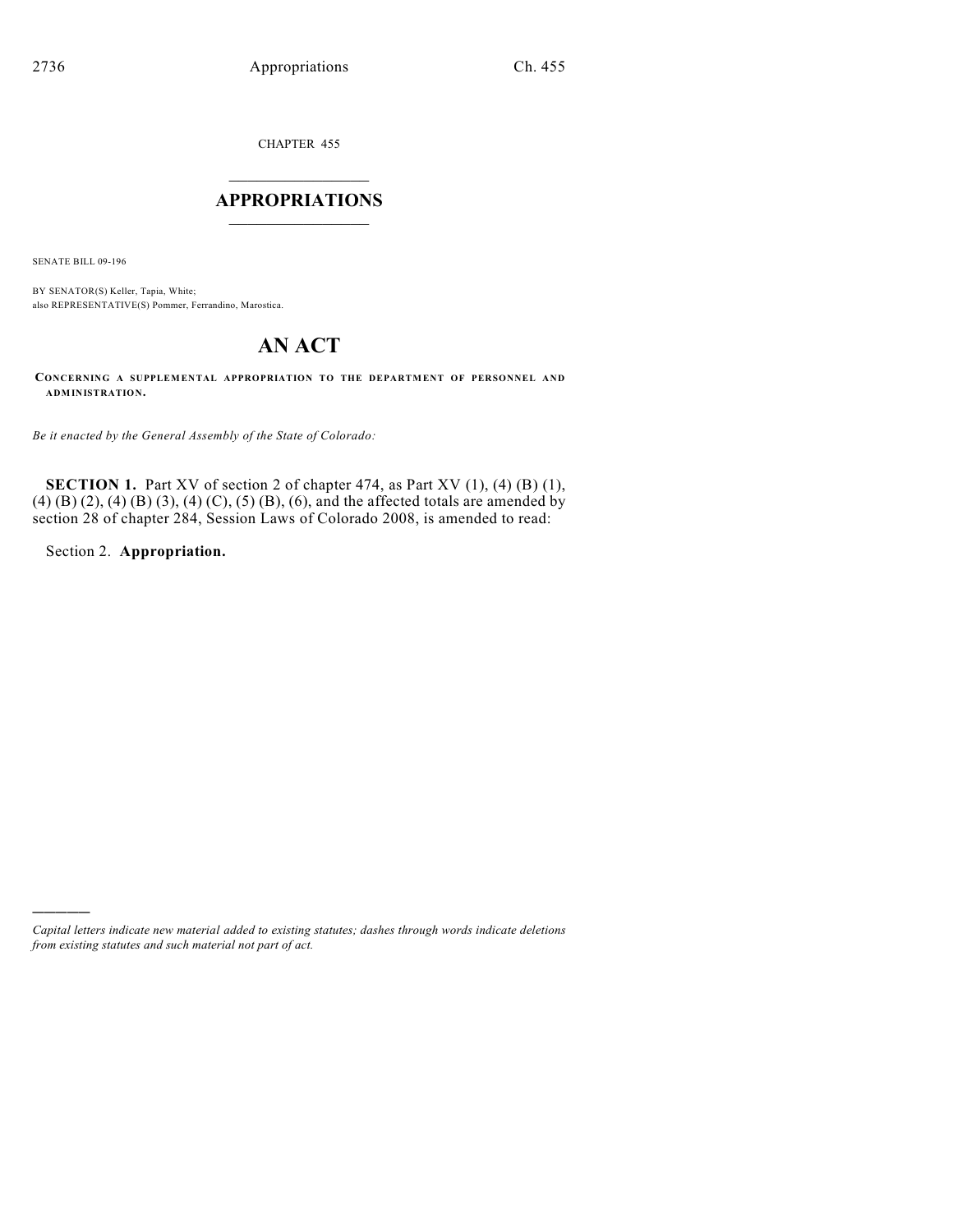|                           |              |                        | APPROPRIATION FROM                      |                      |                                       |                         |  |
|---------------------------|--------------|------------------------|-----------------------------------------|----------------------|---------------------------------------|-------------------------|--|
| ITEM &<br><b>SUBTOTAL</b> | <b>TOTAL</b> | GENERAL<br><b>FUND</b> | GENERAL<br><b>FUND</b><br><b>EXEMPT</b> | CASH<br><b>FUNDS</b> | <b>REAPPROPRIATED</b><br><b>FUNDS</b> | FEDERAL<br><b>FUNDS</b> |  |
|                           |              |                        |                                         |                      |                                       |                         |  |

### **PART XV DEPARTMENT OF PERSONNEL AND ADMINISTRATION**

### **(1) EXECUTIVE DIRECTOR'S OFFICE**

| <b>Personal Services</b>                              | 1,707,188    |                | 1,707,188                |      |
|-------------------------------------------------------|--------------|----------------|--------------------------|------|
|                                                       | 1,663,416    |                | $1,663,416$ <sup>a</sup> |      |
|                                                       | $(21.5$ FTE) |                |                          |      |
| Health, Life, and Dental                              | 1,847,890    | 646,399        | 1,201,491 <sup>b</sup>   |      |
| Short-term Disability                                 | 28,704       | 3,661          | $25,043^{\circ}$         |      |
| S.B. 04-257 Amortization                              |              |                |                          |      |
| <b>Equalization Disbursement</b>                      | 352,343      | 44,125         | 308,218°                 |      |
| S.B. 06-235 Supplemental<br>Amortization Equalization |              |                |                          |      |
| Disbursement                                          | 164,427      | 19,950         | 144,477°                 |      |
| Salary Survey and Senior                              |              |                |                          |      |
| <b>Executive Service</b>                              | 831,885      | 389,908        | 441,977 <sup>b</sup>     |      |
| Performance-based Pay                                 |              |                |                          |      |
| Awards                                                | 325,410      | 141,466        | 183,944 <sup>b</sup>     |      |
| Shift Differential                                    | 39,126       |                | $39,126$ <sup>d</sup>    |      |
| Workers' Compensation                                 | 205,462      | 61,346         | $144,116^b$              |      |
| Ch. 455                                               |              | Appropriations |                          | 2737 |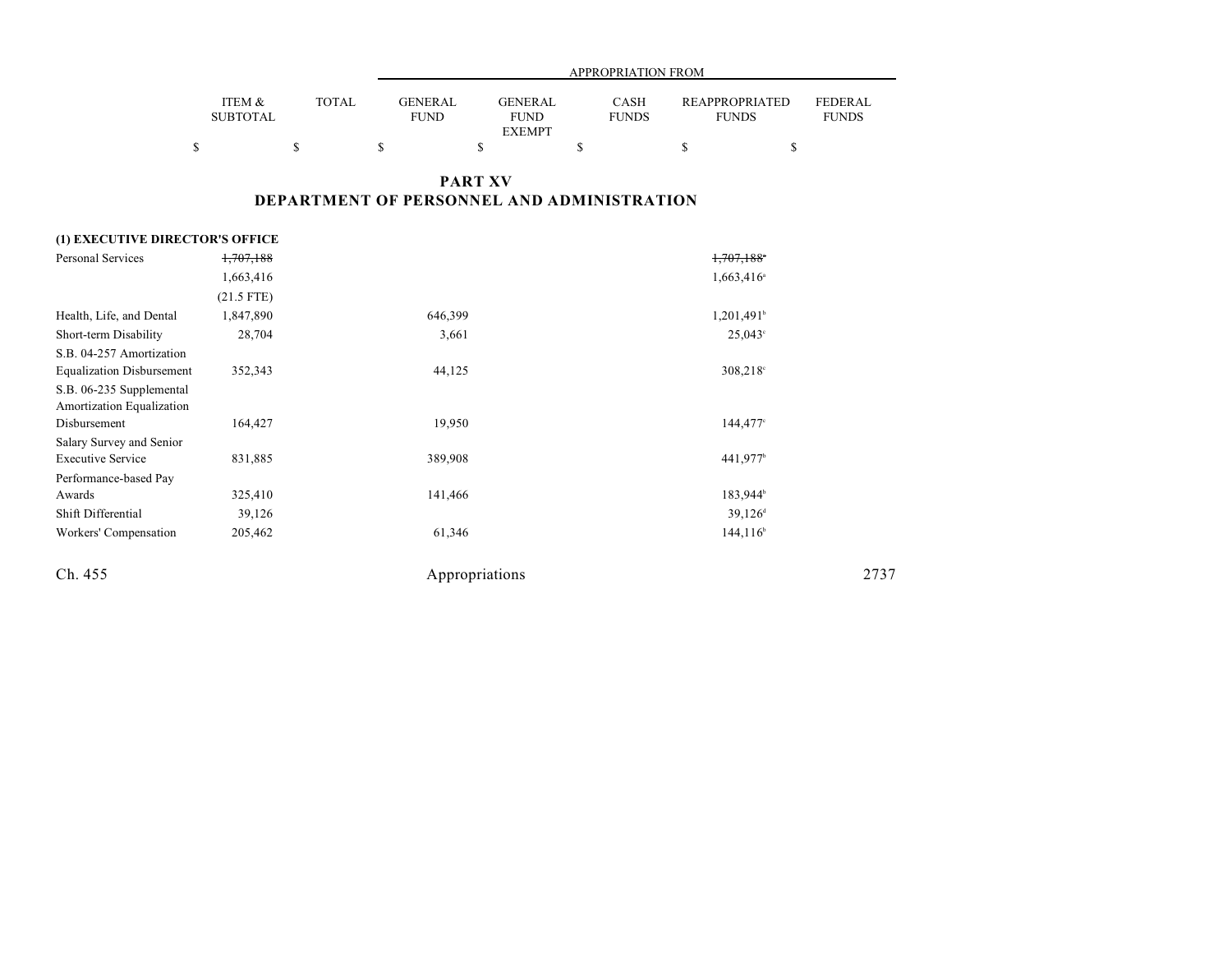|                                | ITEM &<br><b>SUBTOTAL</b> | <b>TOTAL</b> | <b>GENERAL</b><br><b>FUND</b> | <b>GENERAL</b><br><b>FUND</b><br><b>EXEMPT</b> | <b>CASH</b><br><b>FUNDS</b> | <b>REAPPROPRIATED</b><br><b>FUNDS</b> | <b>FEDERAL</b><br><b>FUNDS</b> |
|--------------------------------|---------------------------|--------------|-------------------------------|------------------------------------------------|-----------------------------|---------------------------------------|--------------------------------|
| \$                             |                           | \$           | \$                            | \$                                             | \$                          | \$<br>\$                              |                                |
| <b>Operating Expenses</b>      | 99,842                    |              |                               |                                                |                             | 99.842 <sup>c</sup>                   |                                |
| Legal Services for $3,945$     |                           |              |                               |                                                |                             |                                       |                                |
| 4,785 hours                    | 296,270                   |              | 246,803                       |                                                |                             | 49,467 <sup>b</sup>                   |                                |
|                                | 359,322                   |              | 309,855                       |                                                |                             |                                       |                                |
| Administrative Law Judge       |                           |              |                               |                                                |                             |                                       |                                |
| Services                       | 2,633                     |              |                               |                                                |                             | $2,633^b$                             |                                |
| Purchase of Services from      |                           |              |                               |                                                |                             |                                       |                                |
| Computer Center                | 2,294,353                 |              | 947,875                       |                                                |                             | 1,346,478 <sup>b</sup>                |                                |
| Multiuse Network               |                           |              |                               |                                                |                             |                                       |                                |
| Payments                       | 67,547                    |              |                               |                                                |                             | 67,547                                |                                |
| MANAGEMENT AND                 |                           |              |                               |                                                |                             |                                       |                                |
| <b>ADMINISTRATION OF OIT</b>   | 57,291                    |              | 15,658                        |                                                | $292$ <sup>f</sup>          | 41.341 <sup>b</sup>                   |                                |
| Payment to Risk                |                           |              |                               |                                                |                             |                                       |                                |
| Management and Property        |                           |              |                               |                                                |                             |                                       |                                |
| Funds                          | 651,845                   |              | 194,582                       |                                                |                             | 457,263 <sup>b</sup>                  |                                |
| Vehicle Lease Payments         | 43,315                    |              | 2,118                         |                                                |                             | 41,197 <sup>b</sup>                   |                                |
| Leased Space                   | 1,313,306                 |              | 434,813                       |                                                | $17,163$ <sup>f</sup>       | 861,330                               |                                |
|                                | 1,279,762                 |              |                               |                                                |                             | 827,786 <sup>b</sup>                  |                                |
| Capitol Complex Leased         |                           |              |                               |                                                |                             |                                       |                                |
| Space                          | 809,098                   |              | 559,100                       |                                                |                             | 249,998 <sup>b</sup>                  |                                |
| <b>Communications Services</b> |                           |              |                               |                                                |                             |                                       |                                |
| Payments                       | 887                       |              | 887                           |                                                |                             |                                       |                                |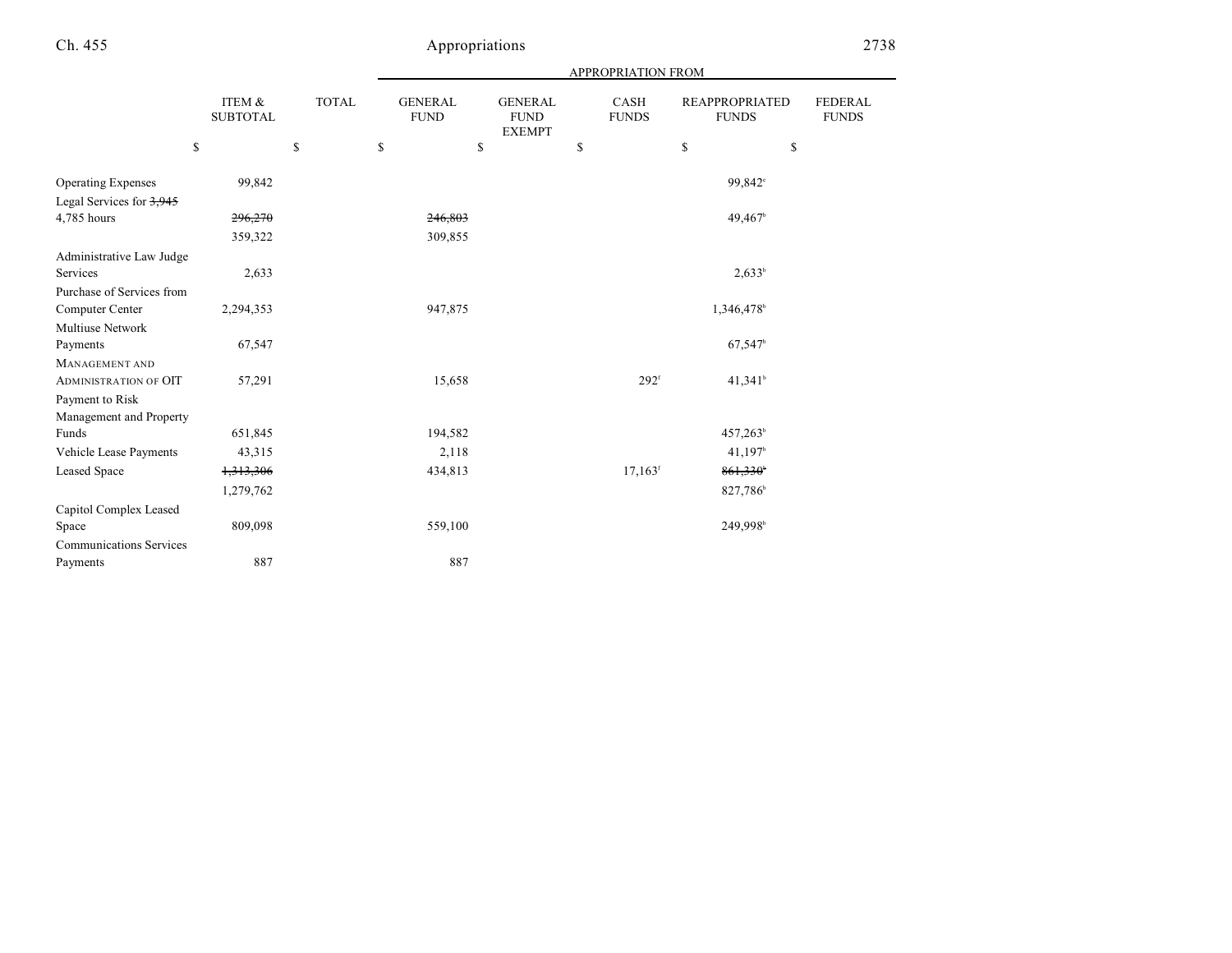| <b>Test Facility Lease</b> | 119,842     |            | 119,842 |                      |
|----------------------------|-------------|------------|---------|----------------------|
| <b>Employment Security</b> |             |            |         |                      |
| Contract Payment           | 17,400      |            | 10,889  | $6,511$ <sup>b</sup> |
| <b>Employees Emeritus</b>  |             |            |         |                      |
| Retirement                 | 11,370      |            | 11,370  |                      |
|                            | 7,290       |            | 7,290   |                      |
| Health Insurance           |             |            |         |                      |
| Portability and            |             |            |         |                      |
| Accountability Act of      |             |            |         |                      |
| 1996 - Security            |             |            |         |                      |
| Remediation                | 227,638     |            | 72,520  | 155,118 <sup>s</sup> |
|                            | $(1.0$ FTE) |            |         |                      |
|                            |             | 11,457,781 |         |                      |
|                            |             | 11,496,728 |         |                      |

<sup>a</sup> This amount shall be from indirect cost recoveries.

<sup>b</sup> These amounts shall be from fees from user agencies.

 Of these amounts, \$385,687 shall be from user fees from other agencies, \$47,046 shall be from indirect cost recoveries, \$40,473 shall be from statewide indirect <sup>c</sup> cost recoveries from the Department of Labor and Employment, and \$4,532 shall be from statewide indirect cost recoveries from the Department of Transportation. <sup>d</sup> This amount shall be from the Department of Personnel Revolving Fund created in Section 24-30-1108 (1), C.R.S., the Telecommunications Revolving Fund created in Section 24-30-908 (1), C.R.S., and the Computer Services Revolving Fund created in Section 24-30-1606 (2), C.R.S., and from the Public Safety Communications Trust Fund created in Section 24-30-908.5 (1), C.R.S. For informational purposes, funds from the Department of Personnel Revolving Fund, the Telecommunications Revolving Fund, and the Computer Services Revolving Fund, originate as user fees transferred from other state agencies.

 $\cdot$  This amount shall be from indirect cost recoveries.

<sup>f</sup> This amount THESE AMOUNTS shall be from the Supplier Database Cash Fund created in Section 24-102-202.5 (2) (a), C.R.S.

<sup>8</sup> This amount shall be from the Computer Services Revolving Fund created in Section 24-30-1606 (2), C.R.S. For informational purposes, this amount originates as user fees transferred from other state agencies.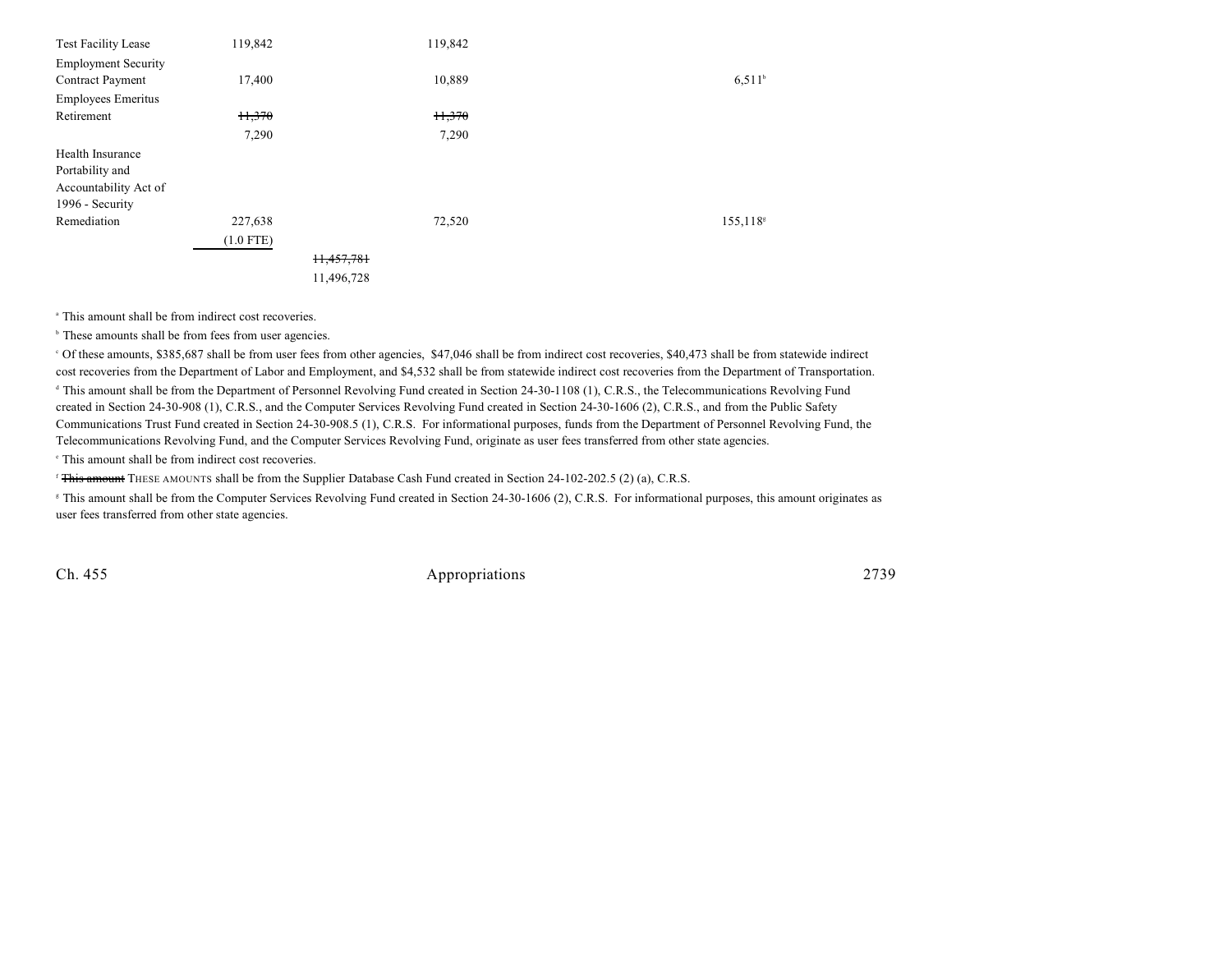|                                           |                           |              | APPROPRIATION FROM            |                                                |                             |                                |                                |  |  |
|-------------------------------------------|---------------------------|--------------|-------------------------------|------------------------------------------------|-----------------------------|--------------------------------|--------------------------------|--|--|
|                                           | ITEM &<br><b>SUBTOTAL</b> | <b>TOTAL</b> | <b>GENERAL</b><br><b>FUND</b> | <b>GENERAL</b><br><b>FUND</b><br><b>EXEMPT</b> | <b>CASH</b><br><b>FUNDS</b> | REAPPROPRIATED<br><b>FUNDS</b> | <b>FEDERAL</b><br><b>FUNDS</b> |  |  |
|                                           | \$                        | \$           | \$                            | \$                                             | \$                          | \$<br>\$                       |                                |  |  |
| (2) DIVISION OF HUMAN<br><b>RESOURCES</b> |                           |              |                               |                                                |                             |                                |                                |  |  |
| (A) Human Resource Services               |                           |              |                               |                                                |                             |                                |                                |  |  |
| (1) State Agency Services                 |                           |              |                               |                                                |                             |                                |                                |  |  |
| Personal Services                         | 2,019,788                 |              |                               |                                                |                             |                                |                                |  |  |
|                                           | 1,950,948                 |              |                               |                                                |                             |                                |                                |  |  |
|                                           | $(27.2$ FTE)              |              |                               |                                                |                             |                                |                                |  |  |
| <b>Operating Expenses</b>                 | 88,462                    |              |                               |                                                |                             |                                |                                |  |  |
|                                           | 80,943                    |              |                               |                                                |                             |                                |                                |  |  |
|                                           | 2,108,250                 |              |                               |                                                |                             | 2,108,250                      |                                |  |  |
|                                           | 2,031,891                 |              |                               |                                                |                             | 2,031,891 <sup>a</sup>         |                                |  |  |

<sup>o</sup> Of this amount, \$1,752,957 \$1,796,729 shall be from indirect cost recoveries, \$266,831 shall be from statewide indirect cost recoveries from the Department of Transportation, and \$88,462 shall be from statewide indirect cost recoveries from the Department of Labor and Employment. RECOVERIES AND \$235,162 SHALL BE FROM STATEWIDE INDIRECT COST RECOVERIES FROM THE DEPARTMENT OF TRANSPORTATION.

| (2) Training Services | 78,980  | 45.214°             | 33,766              |
|-----------------------|---------|---------------------|---------------------|
|                       | 123,837 | 70.893 <sup>a</sup> | 52.944 <sup>b</sup> |

<sup>a</sup> This amount shall be from the sale of job reference manuals to and training revenue from non-state agencies.

<sup>b</sup> This amount shall be from training revenue from state agencies.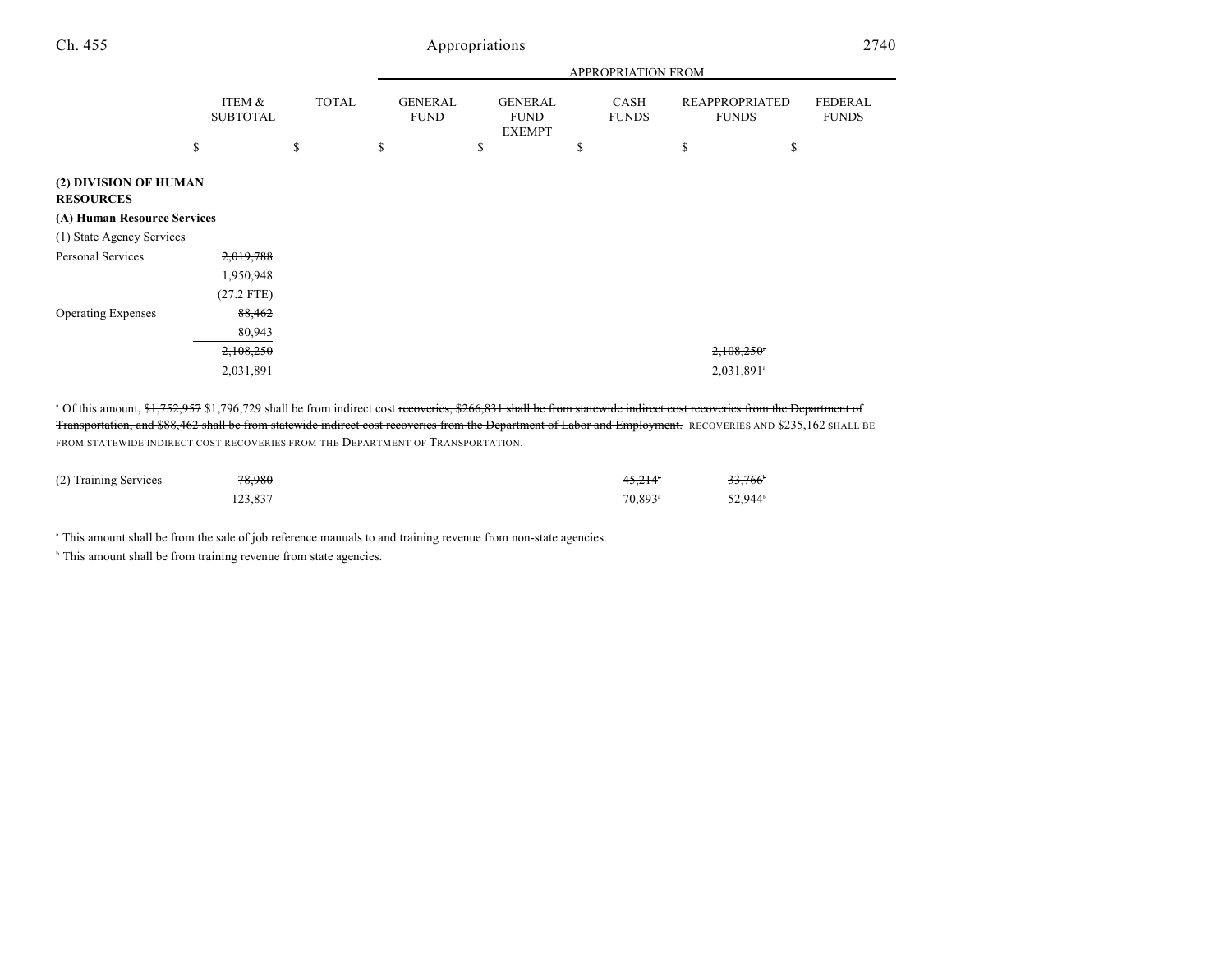| (3) Colorado State              |              |  |
|---------------------------------|--------------|--|
| <b>Employees Assistance</b>     |              |  |
| Program                         |              |  |
| Personal Services               | 619,824      |  |
|                                 | 550,735      |  |
|                                 | $(10.0$ FTE) |  |
| <b>Operating Expenses</b>       | 71,828       |  |
| <b>Indirect Cost Assessment</b> | 162,295      |  |
|                                 | 853,947      |  |
|                                 | 784,858      |  |

<sup>a</sup> This amount shall be set forth by the Department in the program procedures adopted pursuant to Section 24-50-604 (1) (k) (IV), C.R.S., and may include, but need not be limited to, funds from the Group Benefit Plans Reserve Fund created in Section 24-50-613 (1), C.R.S., the Risk Management Fund created in Section 24-30-1510 (1), C.R.S., and any interest derived from said funds.

| (B) Employee Benefits Services |              |        |                        |                  |
|--------------------------------|--------------|--------|------------------------|------------------|
| <b>Personal Services</b>       | 952,805      | 21,883 | 920,766*               | $10,156^{\circ}$ |
|                                |              |        | 942,649 <sup>a</sup>   |                  |
|                                | $(12.5$ FTE) |        |                        |                  |
| <b>Operating Expenses</b>      | 122,725      | 70,500 | 52,225                 |                  |
|                                |              |        | $122,725$ <sup>a</sup> |                  |
| <b>Utilization Review</b>      | 40,000       |        | $40,000^{\circ}$       |                  |
| Deferred Compensation          |              |        |                        |                  |
| Plans                          | 84,500       |        |                        | 84,500°          |
| Deferred Compensation          |              |        |                        |                  |
| Administration (TPA)           | 682,000      |        |                        | 682,000°         |
|                                |              |        |                        |                  |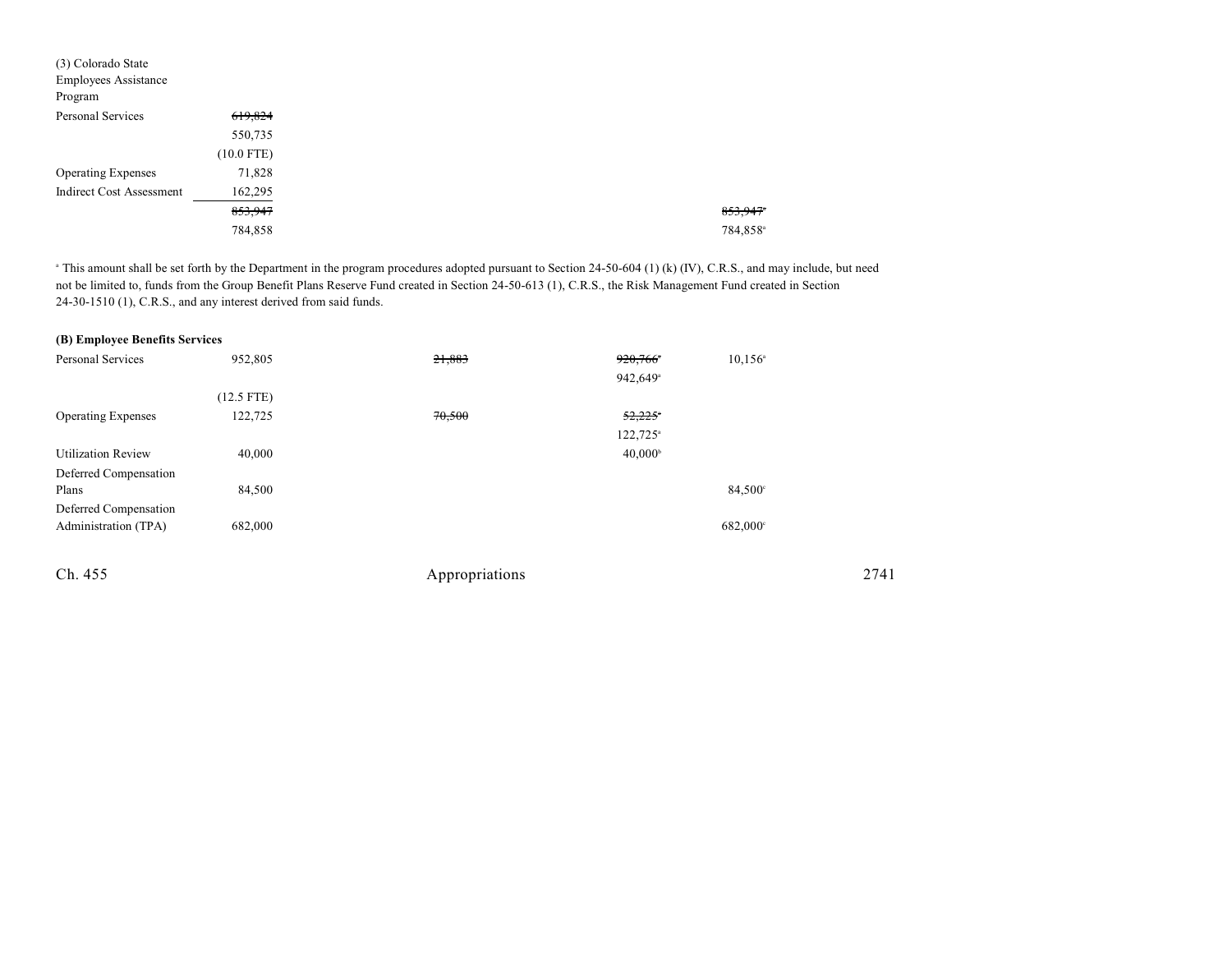|                                 |                           |              | APPROPRIATION FROM            |   |                                                |    |                        |                                       |                                |
|---------------------------------|---------------------------|--------------|-------------------------------|---|------------------------------------------------|----|------------------------|---------------------------------------|--------------------------------|
|                                 | ITEM &<br><b>SUBTOTAL</b> | <b>TOTAL</b> | <b>GENERAL</b><br><b>FUND</b> |   | <b>GENERAL</b><br><b>FUND</b><br><b>EXEMPT</b> |    | CASH<br><b>FUNDS</b>   | <b>REAPPROPRIATED</b><br><b>FUNDS</b> | <b>FEDERAL</b><br><b>FUNDS</b> |
|                                 | \$                        | \$           | \$                            | S |                                                | \$ |                        | \$<br>\$                              |                                |
| Defined Contribution            |                           |              |                               |   |                                                |    |                        |                                       |                                |
| Plans                           | 11,226                    |              |                               |   |                                                |    |                        | $11,226^{\rm d}$                      |                                |
| H.B. 07-1335                    |                           |              |                               |   |                                                |    |                        |                                       |                                |
| Supplemental State              |                           |              |                               |   |                                                |    |                        |                                       |                                |
| <b>Contribution Fund</b>        | 1,739,729                 |              |                               |   |                                                |    | 1,739,729 <sup>e</sup> |                                       |                                |
| <b>Indirect Cost Assessment</b> | 210,609                   |              |                               |   |                                                |    |                        | $210,609$ <sup>a</sup>                |                                |
|                                 | 3,843,594                 |              |                               |   |                                                |    |                        |                                       |                                |

<sup>a</sup> Of these amounts, \$972,991 \$1,065,374 shall be from the Group Benefit Plans Reserve Fund created in Section 24-50-613 (1), C.R.S., \$164,448 shall be from the Deferred Compensation Administration Fund created in Section 24-52-102 (5) (a), C.R.S., and \$56,317 shall be from the Defined Contribution Plan Administration Fund created in Section 24-52-203 (9) (b), C.R.S.

<sup>h</sup> This amount shall be from the Group Benefit Plans Reserve Fund created in Section 24-50-613 (1), C.R.S.

<sup>e</sup> These amounts shall be from the Deferred Compensation Administration Fund created in Section 24-52-102 (5) (a), C.R.S.

 $\text{This amount shall be from the Defined Contribution Plan Administration Fund created in Section 24-52-203 (9) (b), C.R.S.}$ 

<sup>e</sup> This amount shall be from the Supplemental State Contribution Fund created in Section 24-50-609 (5), C.R.S. Moneys in this fund are continuously appropriated.

| (C) Risk Management Services |         |                      |
|------------------------------|---------|----------------------|
| Personal Services            | 633.343 | <del>633,343</del> * |
|                              | 575.333 | 575,333 <sup>a</sup> |
|                              |         | $(9.0$ FTE)          |
| <b>Operating Expenses</b>    | 57,104  | 57.104 <sup>a</sup>  |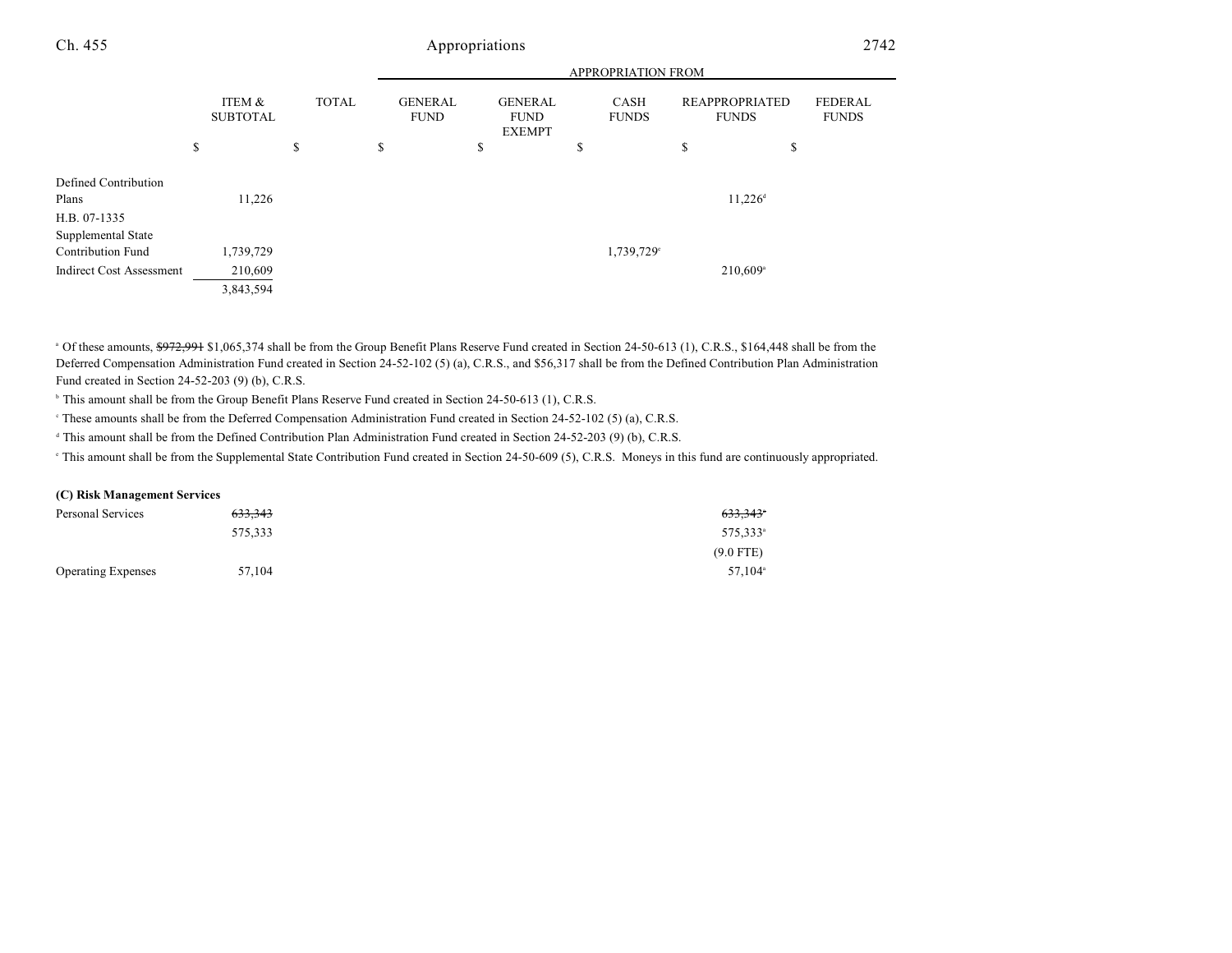| Legal Services for 31,860       |            |                         |
|---------------------------------|------------|-------------------------|
| hours                           | 2,392,686  | 2,392,686               |
| <b>Liability Premiums</b>       | 8,977,137  | 8,977,137               |
| <b>Property Premiums</b>        | 11,855,953 | 11,855,953 <sup>c</sup> |
| Workers' Compensation           |            |                         |
| Premiums                        | 31,896,783 | 31,896,783 <sup>d</sup> |
| <b>Indirect Cost Assessment</b> | 205,237    | 205,237 <sup>a</sup>    |
|                                 | 56,018,243 |                         |
|                                 | 55,960,233 |                         |

<sup>a</sup> These amounts shall be from the Risk Management Fund pursuant to Section 24-30-1510 (3), C.R.S., the Self-Insured Property Fund pursuant to Section 24-30-1510.5 (3), C.R.S., and the State Employee Workers' Compensation Account pursuant to Section 24-30-1510.7 (2), C.R.S.

<sup>b</sup> These amounts shall be from appropriations to other state agencies for the Risk Management Fund created in Section 24-30-1510 (1), C.R.S. For informational purposes, moneys in this fund are continuously appropriated for purposes other than the direct and indirect administrative costs of operating the risk management system.

<sup>e</sup> This amount shall be from appropriations to other state agencies for the Self-Insured Property Fund created pursuant to Section 24-30-1510.5 (1), C.R.S. For informational purposes, moneys in this fund are continuously appropriated for purposes other than the direct and indirect administrative costs of operating the risk management system.

<sup>d</sup> This amount shall be from appropriations to other state agencies for the State Employee Workers' Compensation Account created in Section 24-30-1510.7 (1), C.R.S.

> 62,903,014 62,744,413

| (3) PERSONNEL<br><b>BOARD</b> |         |                |                 |                      |      |
|-------------------------------|---------|----------------|-----------------|----------------------|------|
| Personal Services             | 456,945 |                | $1,196^{\circ}$ | 455,749 <sup>b</sup> |      |
| Ch. 455                       |         | Appropriations |                 |                      | 2743 |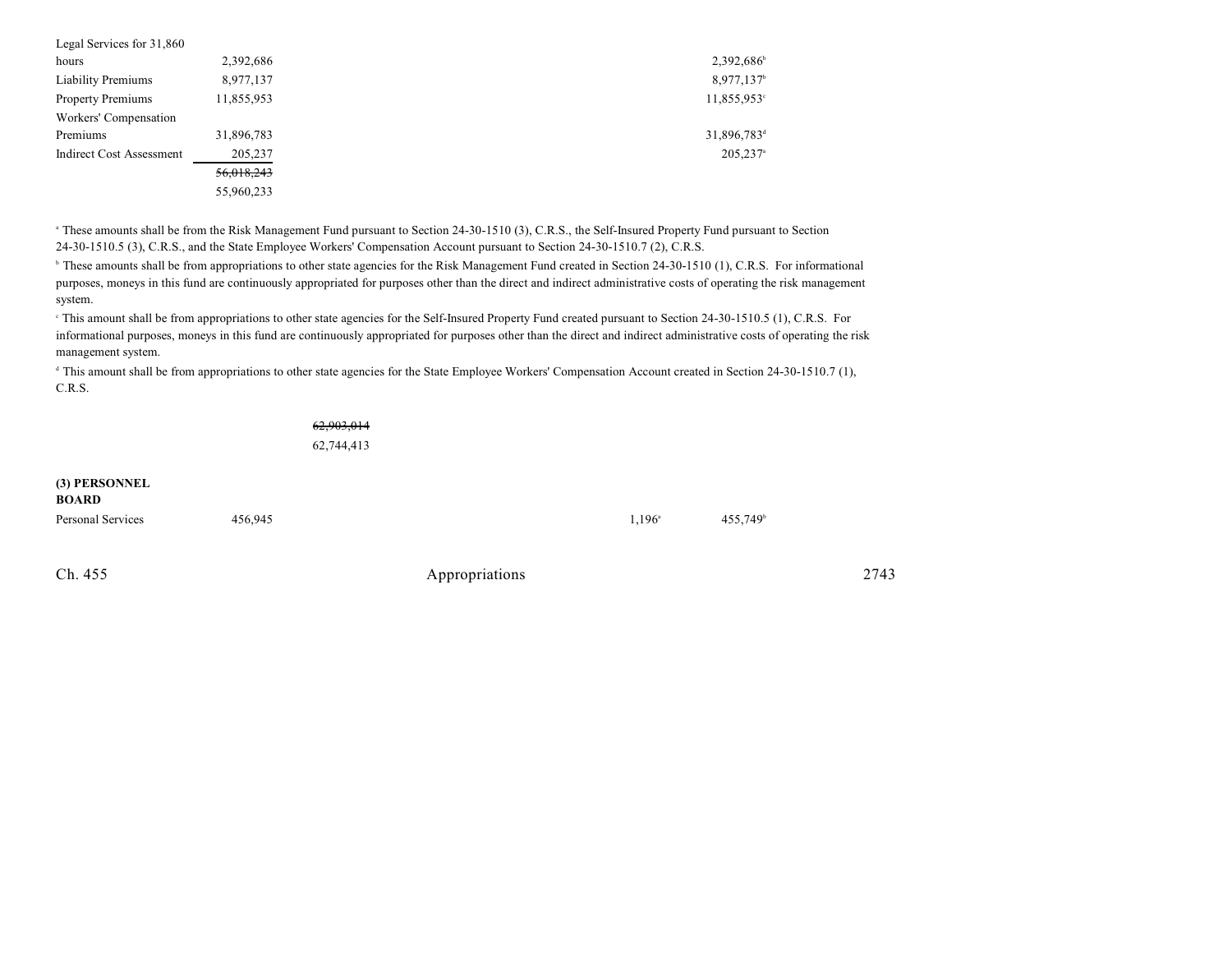|                           |                           |              |                               |                                                | <b>APPROPRIATION FROM</b> |                                |                                |
|---------------------------|---------------------------|--------------|-------------------------------|------------------------------------------------|---------------------------|--------------------------------|--------------------------------|
|                           | ITEM &<br><b>SUBTOTAL</b> | <b>TOTAL</b> | <b>GENERAL</b><br><b>FUND</b> | <b>GENERAL</b><br><b>FUND</b><br><b>EXEMPT</b> | CASH<br><b>FUNDS</b>      | REAPPROPRIATED<br><b>FUNDS</b> | <b>FEDERAL</b><br><b>FUNDS</b> |
|                           | <sup>\$</sup>             | \$           | S                             | \$                                             | \$                        | \$<br>\$                       |                                |
|                           | $(4.8$ FTE)               |              |                               |                                                |                           |                                |                                |
| <b>Operating Expenses</b> | 29,033                    |              |                               |                                                |                           | $29,033$ <sup>*</sup>          |                                |
|                           | 23,033                    |              |                               |                                                |                           | $23,033^b$                     |                                |
|                           |                           | 485,978      |                               |                                                |                           |                                |                                |
|                           |                           | 479,978      |                               |                                                |                           |                                |                                |

<sup>a</sup> This amount shall be from receipts collected for copies of information and case documentation.

<sup>b</sup> Of these amounts, \$259,346 \$347,808 shall be from statewide indirect cost recoveries from the Department of Labor and Employment, \$224,409 \$99,305 shall be from statewide indirect cost recoveries from the Department of State, and \$1,027 shall be from statewide indirect cost recoveries from the Department of Higher Education. STATE, AND \$31,669 SHALL BE FROM STATEWIDE INDIRECT COST RECOVERIES FROM THE DEPARTMENT OF TRANSPORTATION.

| (4) CENTRAL<br><b>SERVICES</b>  |              |
|---------------------------------|--------------|
| (A) Administration              |              |
| Personal Services               | 719,816      |
|                                 | $(10.0$ FTE) |
| <b>Operating Expenses</b>       | 77,427       |
| <b>Indirect Cost Assessment</b> | 52,406       |
|                                 | 849,649      |

<sup>a</sup> This amount shall be from fees from user agencies deposited in the Department of Personnel Revolving Fund created in Section 24-30-1108 (1), C.R.S., and the Motor Fleet Management Fund created in Section 24-30-1115 (1), C.R.S.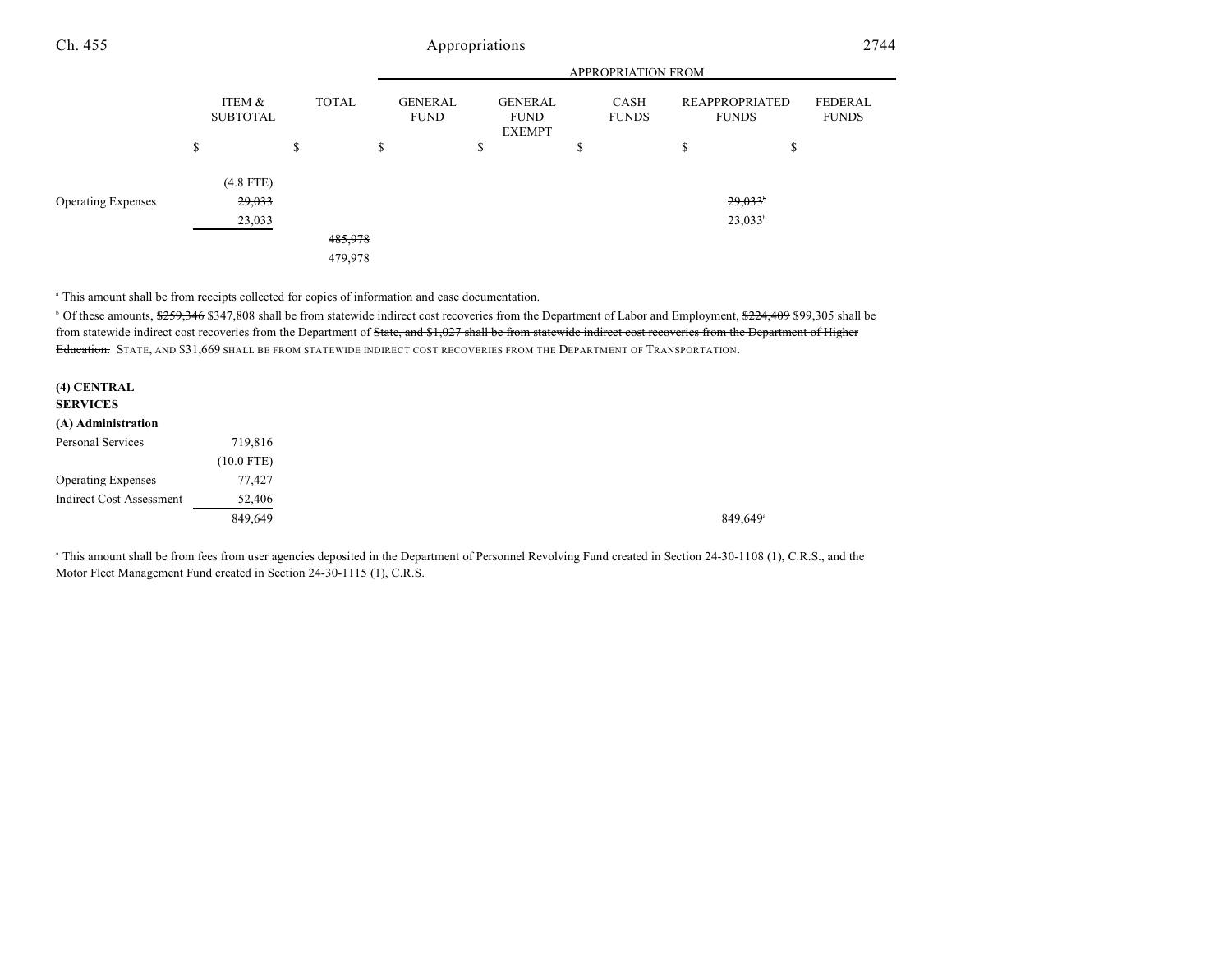| (B) Integrated Document Factory |              |
|---------------------------------|--------------|
| (1) Reprographics Services      |              |
| Personal Services               | 1,206,961    |
|                                 | $(23.3$ FTE) |
| <b>Operating Expenses</b>       | 2,404,752    |
|                                 | 3,760,034    |
| <b>Indirect Cost Assessment</b> | 169,705      |
|                                 | 3,781,418    |
|                                 | 5,136,700    |

<sup>a</sup> This amount shall be from fees from user agencies deposited in the Department of Personnel Revolving Fund created in Section 24-30-1108 (1), C.R.S.

| (2) Document Solutions Group    |              |
|---------------------------------|--------------|
| Personal Services               | 2,755,757    |
|                                 | 3,085,955    |
|                                 | $(55.7$ FTE) |
| <b>Operating Expenses</b>       | 407,519      |
|                                 | 530,977      |
| Utilities                       | 69,000       |
| <b>Indirect Cost Assessment</b> | 136,708      |
|                                 | 3,368,984    |
|                                 | 3,822,640    |

<sup>a</sup> This amount shall be from fees from user agencies deposited in the Department of Personnel Revolving Fund created in Section 24-30-1108 (1), C.R.S.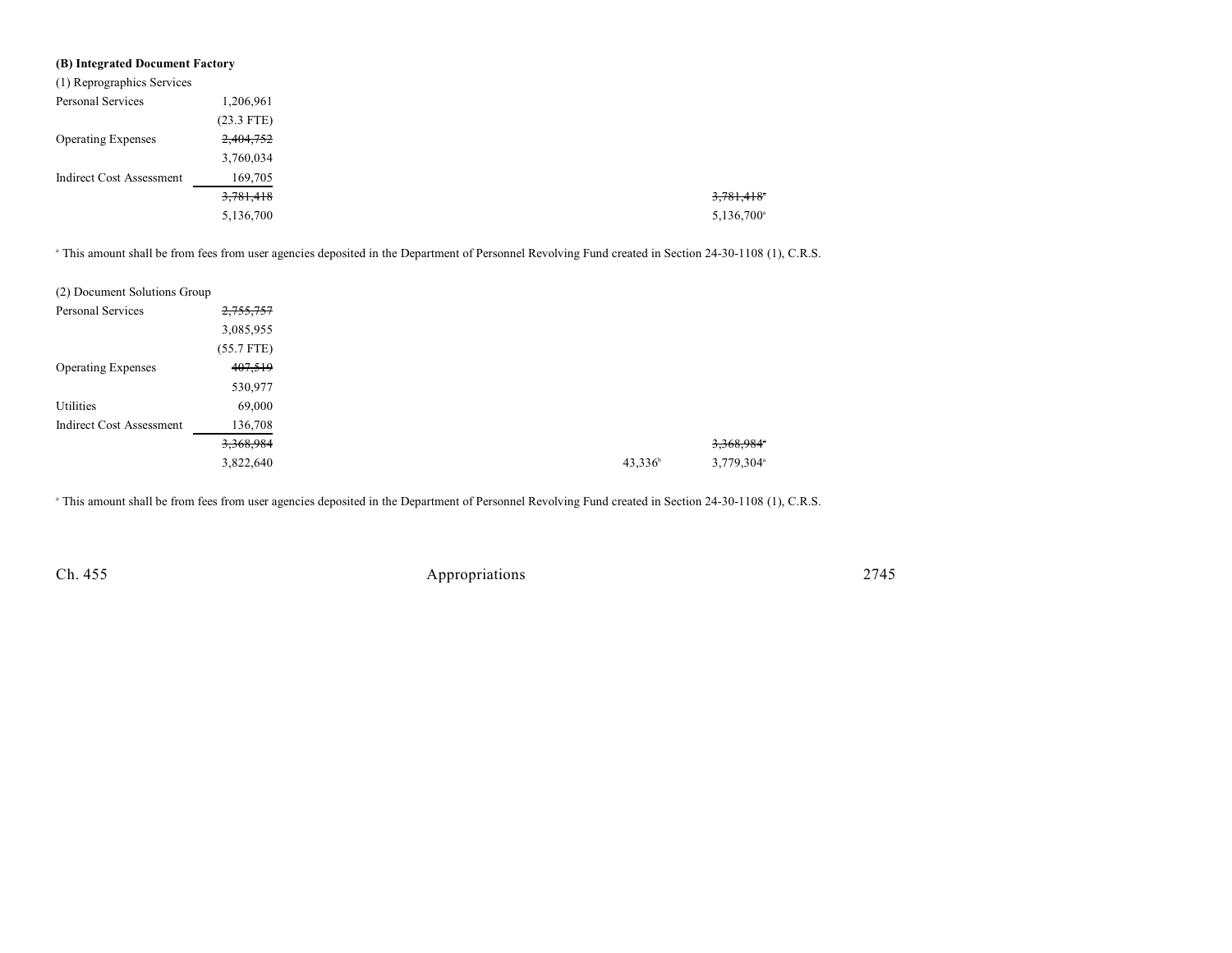|                           |              |                               |                        | APPROPRIATION FROM          |                                       |                                |
|---------------------------|--------------|-------------------------------|------------------------|-----------------------------|---------------------------------------|--------------------------------|
| ITEM &<br><b>SUBTOTAL</b> | <b>TOTAL</b> | <b>GENERAL</b><br><b>FUND</b> | GENERAL<br><b>FUND</b> | <b>CASH</b><br><b>FUNDS</b> | <b>REAPPROPRIATED</b><br><b>FUNDS</b> | <b>FEDERAL</b><br><b>FUNDS</b> |
|                           |              |                               | <b>EXEMPT</b>          |                             |                                       |                                |
|                           |              |                               |                        |                             |                                       |                                |

**DF THIS AMOUNT, \$23,766 SHALL BE FROM FEES RECEIVED FROM JEFFERSON COUNTY AND \$19,570 SHALL BE FROM FEES RECEIVED FROM PUEBLO COUNTY** DEPOSITED IN THE DEPARTMENT OF PERSONNEL REVOLVING FUND CREATED IN SECTION 24-30-1108 (1), C.R.S.

| (3) Mail Services         |              |
|---------------------------|--------------|
| Personal Services         | 1,253,725    |
|                           | $(34.6$ FTE) |
| <b>Operating Expenses</b> | 7,944,200    |
| Indirect Cost Assessment  | 237,215      |
|                           | 9.435,140    |

<sup>a</sup> This amount shall be from fees from user agencies deposited in the Department of Personnel Revolving Fund created in Section 24-30-1108 (1), C.R.S.

### **(C) Fleet Management Program and Motor Pool Services**

| Personal Services               | 829,515                 |
|---------------------------------|-------------------------|
|                                 | $(14.0$ FTE)            |
| <b>Operating Expenses</b>       | 20,677,433              |
| Vehicle Replacement             |                         |
| Lease, Purchase or              |                         |
| Lease/Purchase                  | 12,558,203 <sup>a</sup> |
| <b>Indirect Cost Assessment</b> | 302,858                 |
|                                 | 34,368,009              |

34,368,009<sup>b</sup>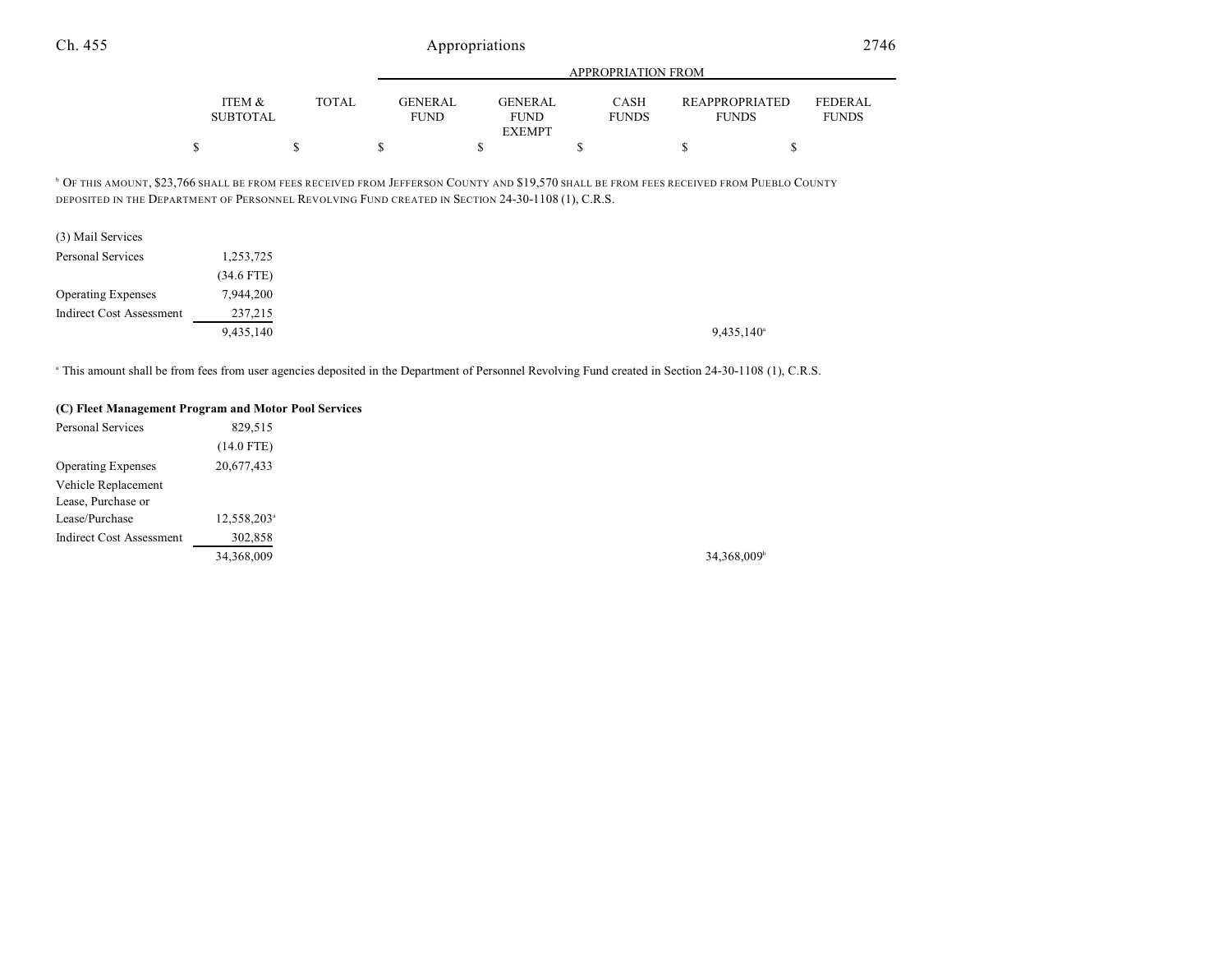<sup>a</sup> Pursuant to Section 24-82-801 (2), C.R.S., the Department of Personnel and Administration is authorized to enter into a lease-purchase agreement for the approved FY 2008-09 vehicle replacements and additions. The lease-purchase agreement shall be for a period of up to ten years and shall not exceed an amount over \$17,000,000. \$24,914,293.

<sup>b</sup> This amount shall be from fees from user agencies deposited in the Motor Fleet Management Fund pursuant to Section 24-30-1115, C.R.S.

#### **(D) Facilities Maintenance**

| (1) Capitol Complex Facilities  |              |
|---------------------------------|--------------|
| Personal Services               | 2,667,077    |
|                                 | $(53.2$ FTE) |
| <b>Operating Expenses</b>       | 1,722,466    |
| Capitol Complex Repairs         | 56,520       |
| Capitol Complex Security        | 304,163      |
| S.B. 07-86 Fallen Heroes        |              |
| <b>Memorials Construction</b>   |              |
| Fund                            | 24,069       |
|                                 | $(0.3$ FTE)  |
| Utilities                       | 3,657,802    |
| <b>Indirect Cost Assessment</b> | 273,929      |
|                                 | 8,706,026    |

<sup>a</sup> This amount shall be from the Fallen Heroes Memorials Construction Fund created in Section 24-80-1402 (3)(a), C.R.S.

<sup>b</sup> This amount shall be from user fees from other state agencies deposited in the Department of Personnel Revolving Fund created in Section 24-30-1108 (1), C.R.S.

| (2) Grand Junction State Services Building |             |
|--------------------------------------------|-------------|
| Personal Services                          | 47,003      |
|                                            | $(1.0$ FTE) |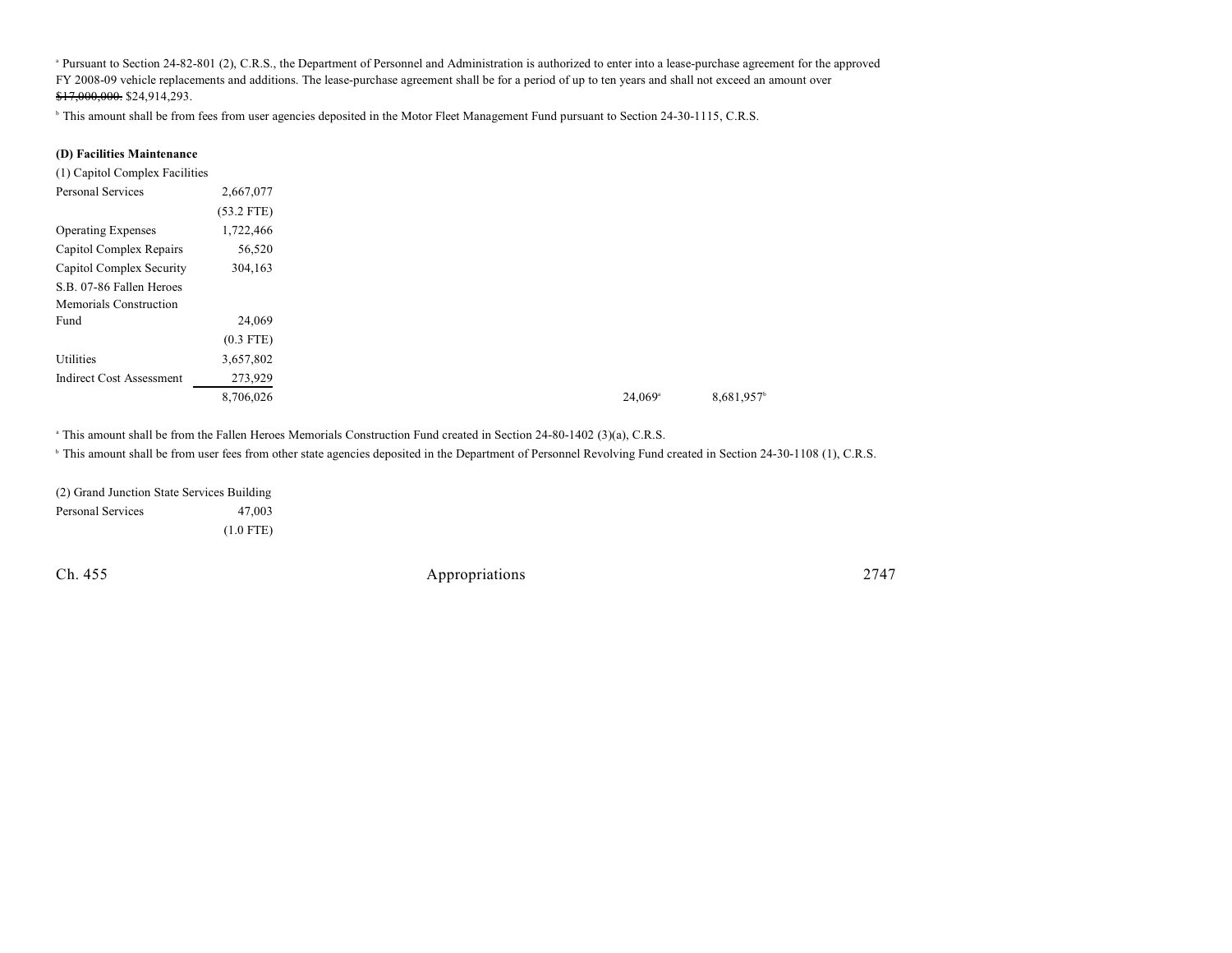| Ch. 455                                                                                                                                                          |                           |              | Appropriations                |                                                |                             |                                       | 2748                           |
|------------------------------------------------------------------------------------------------------------------------------------------------------------------|---------------------------|--------------|-------------------------------|------------------------------------------------|-----------------------------|---------------------------------------|--------------------------------|
|                                                                                                                                                                  |                           |              |                               |                                                | <b>APPROPRIATION FROM</b>   |                                       |                                |
|                                                                                                                                                                  | ITEM &<br><b>SUBTOTAL</b> | <b>TOTAL</b> | <b>GENERAL</b><br><b>FUND</b> | <b>GENERAL</b><br><b>FUND</b><br><b>EXEMPT</b> | <b>CASH</b><br><b>FUNDS</b> | <b>REAPPROPRIATED</b><br><b>FUNDS</b> | <b>FEDERAL</b><br><b>FUNDS</b> |
|                                                                                                                                                                  | \$                        | \$           | \$                            | \$                                             | \$                          | \$<br>\$                              |                                |
| <b>Operating Expenses</b>                                                                                                                                        | 76,873                    |              |                               |                                                |                             |                                       |                                |
| Utilities                                                                                                                                                        | 87,554                    |              |                               |                                                |                             |                                       |                                |
|                                                                                                                                                                  | 211,430                   |              |                               |                                                |                             | $211,430$ <sup>a</sup>                |                                |
|                                                                                                                                                                  |                           |              |                               |                                                |                             |                                       |                                |
| <sup>a</sup> This amount shall be from fees from user agencies deposited in the Department of Personnel Revolving Fund created in Section 24-30-1108 (1), C.R.S. |                           |              |                               |                                                |                             |                                       |                                |

| (3) Camp George West      |             |
|---------------------------|-------------|
| Personal Services         | 66,232      |
|                           | $(1.0$ FTE) |
| <b>Operating Expenses</b> | 122,102     |
| Utilities                 | 434,350     |
|                           | 622,684     |

<sup>a</sup> This amount shall be from fees from user agencies deposited in the Department of Personnel Revolving Fund created in Section 24-30-1108 (1), C.R.S.

61,343,340 63,152,278

**(5) FINANCE AND PROCUREMENT**

**(A) State Controller's Office and Procurement Services**

Personal Services 3,117,078 1,151,705 1,855,218 1,855,218 110,155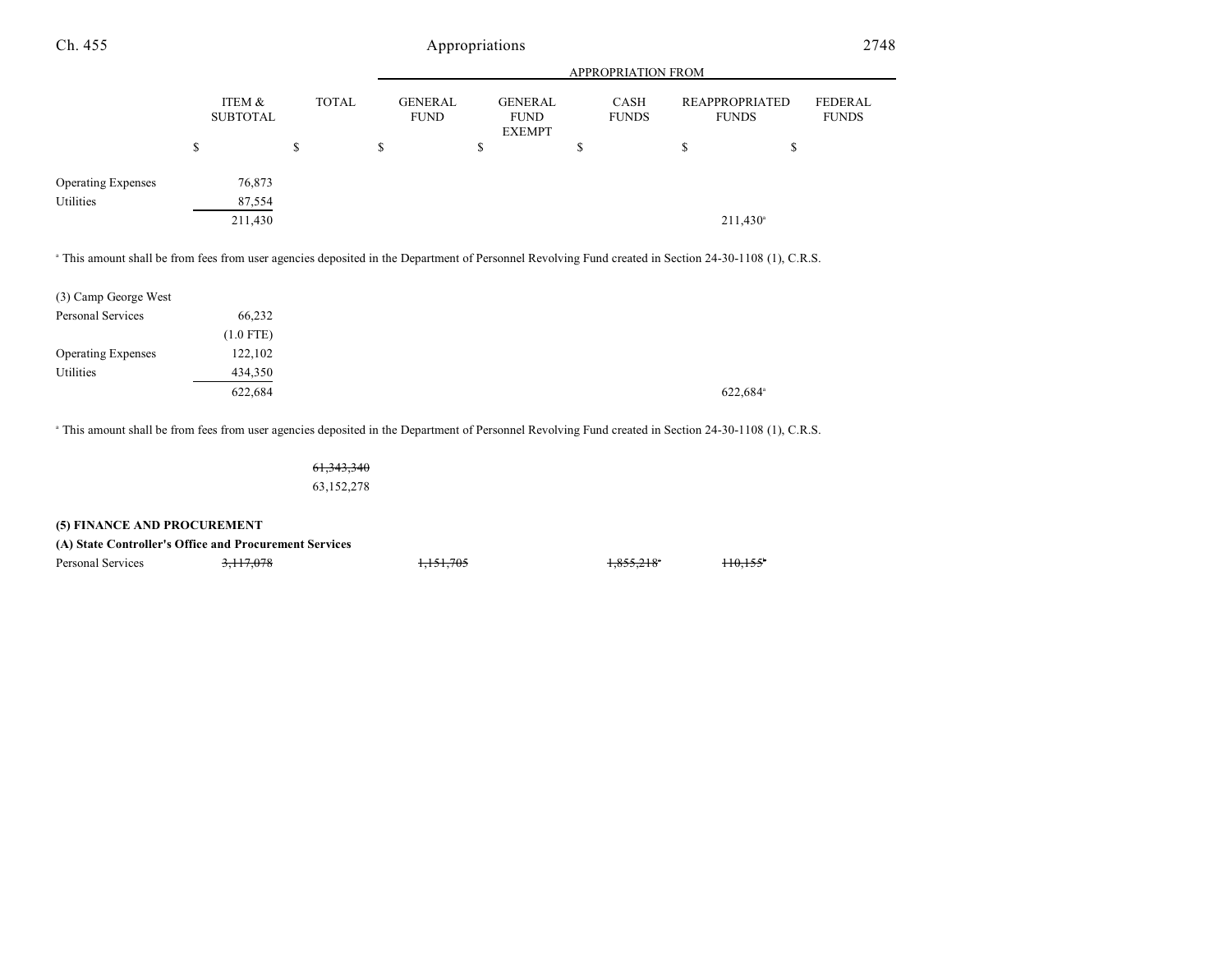|                           | 2,935,507    | 639,190 | 1,946,878 <sup>a</sup> | 349,439 <sup>b</sup> |
|---------------------------|--------------|---------|------------------------|----------------------|
|                           | $(36.5$ FTE) |         |                        |                      |
| <b>Operating Expenses</b> | 142,676      | 142,676 |                        |                      |
|                           | 135,018      | 128,028 |                        | 6,990°               |
|                           | 3,259,754    |         |                        |                      |
|                           | 3,070,525    |         |                        |                      |

<sup>a</sup> This amount shall be from rebates received from the Procurement Card Program.

<sup>b</sup> This amount shall be from statewide indirect cost recoveries from the Department of Higher Education. Of THIS AMOUNT, \$224,335 SHALL BE FROM STATEWIDE INDIRECT COST RECOVERIES FROM THE DEPARTMENT OF HIGHER EDUCATION AND \$125,104 SHALL BE FROM STATEWIDE INDIRECT COST RECOVERIES FROM THE DEPARTMENT OF LABOR AND EMPLOYMENT.

THIS AMOUNT SHALL BE FROM THE WILDLIFE CASH FUND CREATED IN SECTION 33-1-112 (1), C.R.S. <sup>c</sup>

#### **(B) Supplier Database**

| Personal Services         | 190.584 | 190,584 <sup>a</sup>  |
|---------------------------|---------|-----------------------|
|                           |         | $(2.0$ FTE)           |
| <b>Operating Expenses</b> | 43,382  | $43.382$ <sup>a</sup> |
|                           | 233.966 |                       |

<sup>a</sup> These amounts shall be from the Supplier Database Cash Fund created in Section 24-102-202.5 (2) (a), C.R.S.

#### **(C) Collections Services**

| <b>Personal Services</b>   | 894,144      |
|----------------------------|--------------|
|                            | $(20.0$ FTE) |
| <b>Operating Expenses</b>  | 349,085      |
| Collection of Debts Due to |              |
| the State                  | 20,702       |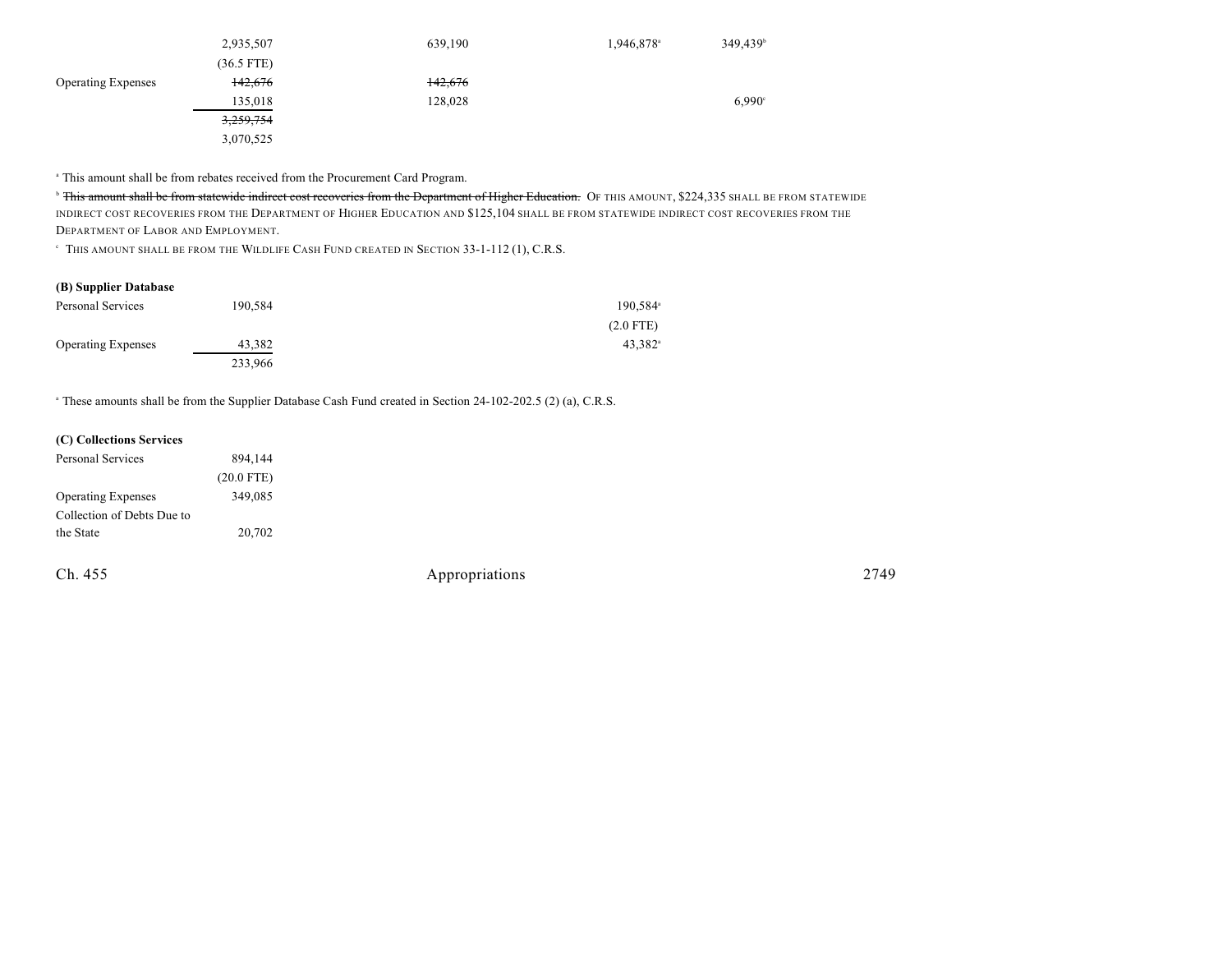|                           |              | <b>APPROPRIATION FROM</b>     |                                                |                             |                                |                         |  |
|---------------------------|--------------|-------------------------------|------------------------------------------------|-----------------------------|--------------------------------|-------------------------|--|
| ITEM &<br><b>SUBTOTAL</b> | <b>TOTAL</b> | <b>GENERAL</b><br><b>FUND</b> | <b>GENERAL</b><br><b>FUND</b><br><b>EXEMPT</b> | <b>CASH</b><br><b>FUNDS</b> | REAPPROPRIATED<br><b>FUNDS</b> | FEDERAL<br><b>FUNDS</b> |  |
|                           | \$           | \$                            | \$                                             | \$                          | \$                             | \$                      |  |
|                           |              |                               |                                                |                             |                                |                         |  |
| 1,200,000                 |              |                               |                                                |                             |                                |                         |  |
| 260,606                   |              |                               |                                                |                             |                                |                         |  |
| 2,724,537                 |              |                               |                                                | $1,344,512$ <sup>a</sup>    | 1,380,025 <sup>b</sup>         |                         |  |
| Private Collection Agency | \$           |                               |                                                |                             |                                |                         |  |

<sup>a</sup> This amount shall be from collection fees assessed to individuals.

 $\,^{\circ}$  This amount shall be from collection receipts previously booked as cash.

| (D) Real Estate Services Program |                    |                      |                    |
|----------------------------------|--------------------|----------------------|--------------------|
| Coordination of Capital          |                    |                      |                    |
| Construction, Controlled         |                    |                      |                    |
| Maintenance Requests,            |                    |                      |                    |
| and Building Lease               |                    |                      |                    |
| Review                           | <del>533,168</del> |                      | <del>533,168</del> |
|                                  | 517,134            |                      | 517,134            |
|                                  |                    |                      | $(6.0$ FTE)        |
|                                  |                    |                      |                    |
|                                  |                    | <del>6,751,425</del> |                    |
|                                  |                    | 6,546,162            |                    |
|                                  |                    |                      |                    |

### **(6) INFORMATION AND ARCHIVAL SERVICES**

Personal Services 508,124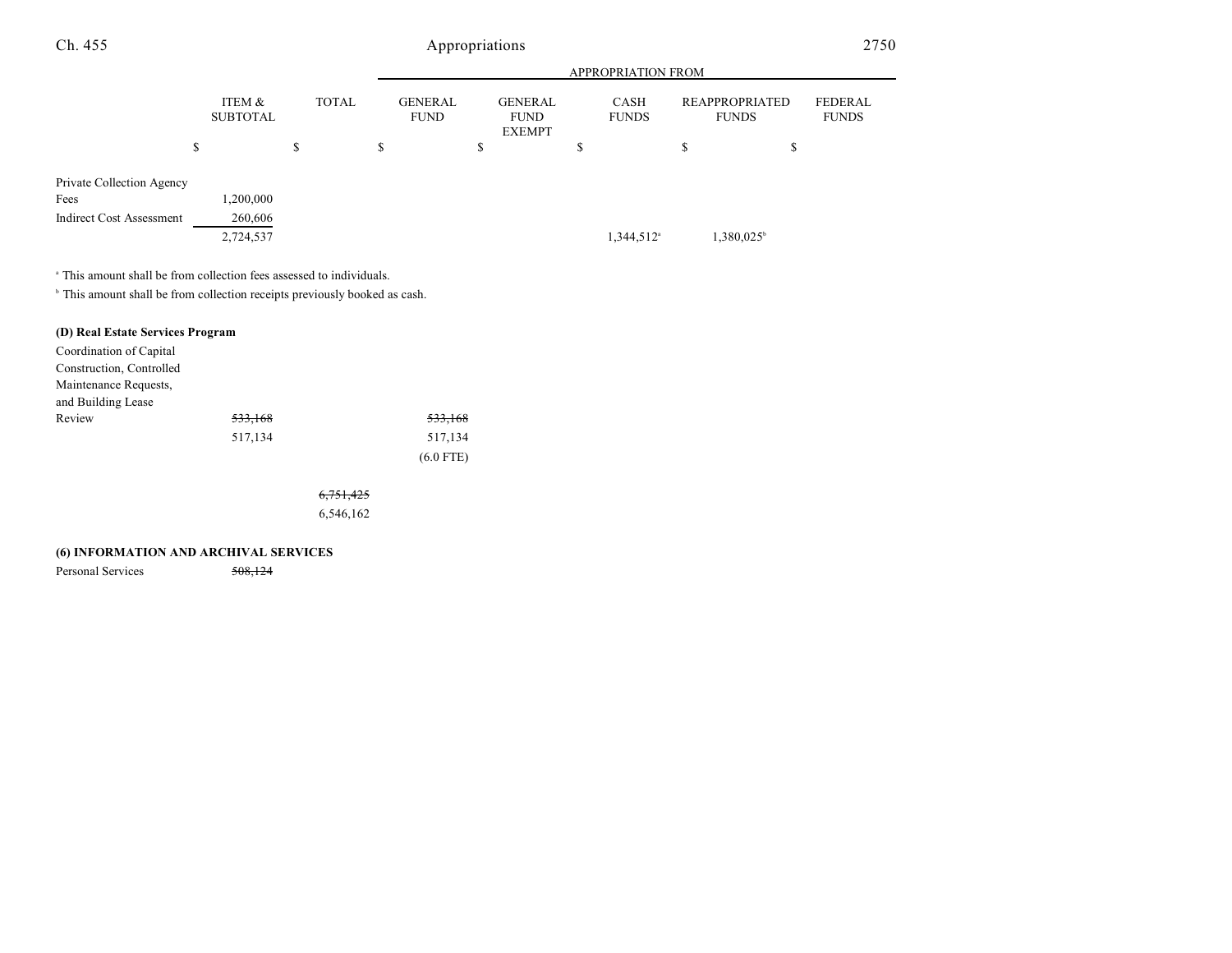|                           | 485,461<br>$(8.5$ FTE) |         |         |                        |                     |
|---------------------------|------------------------|---------|---------|------------------------|---------------------|
| <b>Operating Expenses</b> | 56,794                 |         |         |                        |                     |
|                           | 47,082                 |         |         |                        |                     |
|                           |                        | 564,918 | 460,206 | 93,811 <sup>*</sup>    | 10,901              |
|                           |                        | 532,543 | 406,043 | $111,715$ <sup>a</sup> | 14.785 <sup>t</sup> |

<sup>a</sup> This amount shall be from user fees from non-state agencies.

<sup>b</sup> This amount shall be from user fees from state agencies.

| (7) ADMINISTRATIVE COURTS |              |           |         |                                              |  |
|---------------------------|--------------|-----------|---------|----------------------------------------------|--|
| Personal Services         | 3,170,099    |           |         |                                              |  |
|                           | 3,135,849    |           |         |                                              |  |
|                           | $(40.8$ FTE) |           |         |                                              |  |
| <b>Operating Expenses</b> | 166,731      |           |         |                                              |  |
|                           | 177,310      |           |         |                                              |  |
| Indirect Cost Assessment  | 239,271      |           |         |                                              |  |
|                           |              | 3,576,101 | 91,191  | $3,456,364$ <sup>*</sup><br>$28,546^{\circ}$ |  |
|                           |              | 3,552,430 | 112,043 | $3,411,841$ <sup>b</sup>                     |  |

<sup>a</sup> This amount shall be from user fees from non-state agencies.

<sup>b</sup> This amount shall be from user fees from state agencies.

### **TOTALS PART XV**

|             | \$147,082,557 | \$6,378,983 | \$6,396,415 | \$134,307,159 |  |
|-------------|---------------|-------------|-------------|---------------|--|
| (PERSONNEL) | \$148,504,532 | \$5,784,722 | \$6,667,669 | \$136,052,141 |  |
|             |               |             |             |               |  |
|             |               |             |             |               |  |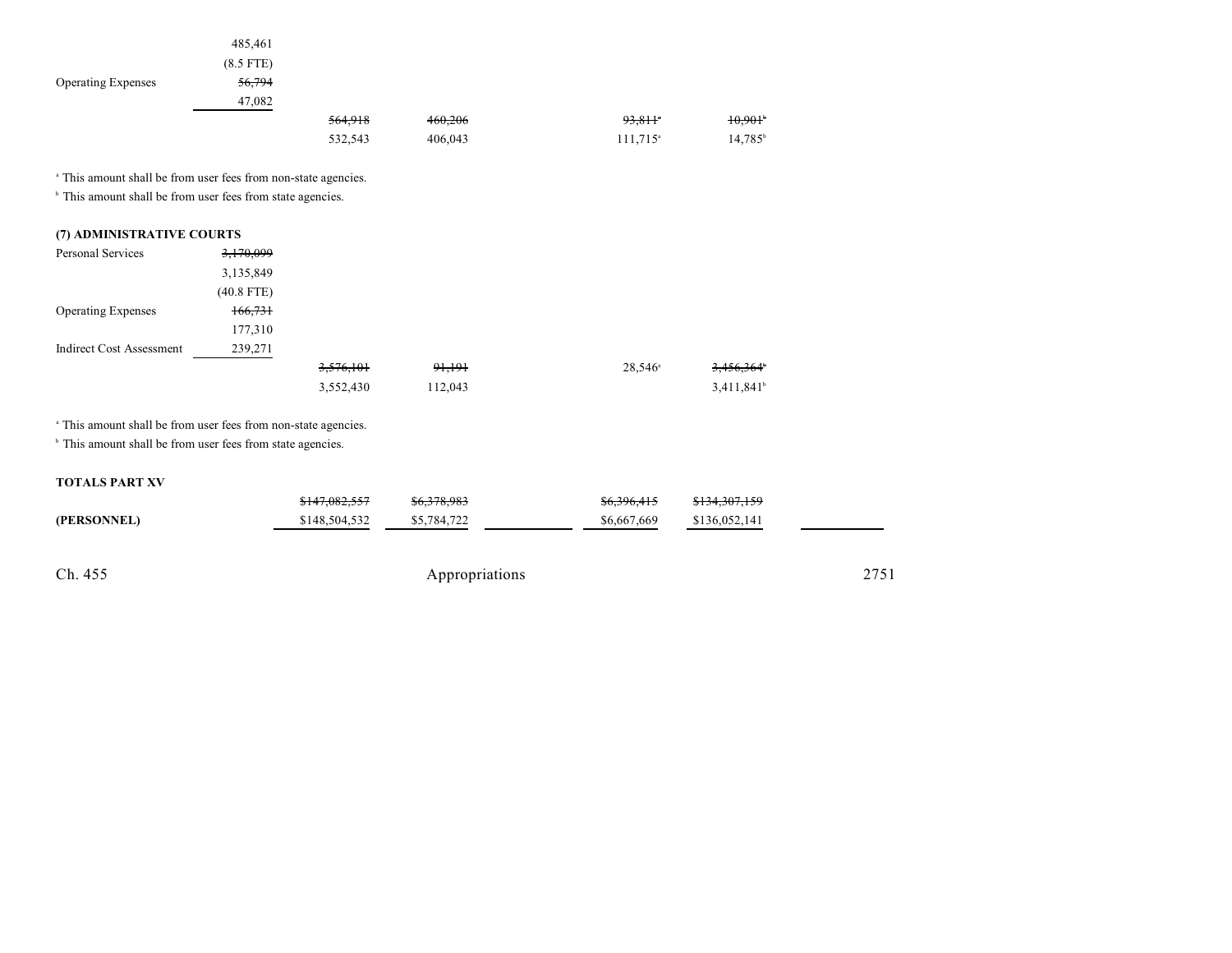|                           |              |                               |                        | APPROPRIATION FROM   |                                       |                         |
|---------------------------|--------------|-------------------------------|------------------------|----------------------|---------------------------------------|-------------------------|
| ITEM &<br><b>SUBTOTAL</b> | <b>TOTAL</b> | <b>GENERAL</b><br><b>FUND</b> | GENERAL<br><b>FUND</b> | CASH<br><b>FUNDS</b> | <b>REAPPROPRIATED</b><br><b>FUNDS</b> | FEDERAL<br><b>FUNDS</b> |
|                           |              |                               | <b>EXEMPT</b>          |                      |                                       |                         |
|                           |              |                               |                        |                      |                                       |                         |

**SECTION 2.** Part XV (2) (C), (4) (C), and the affected totals of section 2 of chapter 466, Session Laws of Colorado 2007, as amended by section 1 of chapter 465, Session Laws of Colorado 2008, are amended to read:

### Section 2. **Appropriation.**

### **PART XV DEPARTMENT OF PERSONNEL AND ADMINISTRATION**

| (2) DIVISION OF HUMAN<br><b>RESOURCES</b> |           |                           |                    |
|-------------------------------------------|-----------|---------------------------|--------------------|
| (C) Risk Management Services              |           |                           |                    |
| Personal Services                         | 605,973   |                           | $605,973(T)^{3}$   |
|                                           |           |                           | $(9.0$ FTE)        |
| <b>Operating Expenses</b>                 | 57,104    |                           | $57,104(T)^3$      |
| Audit Expense                             | 63,120    |                           | $63,120(T)^{3}$    |
| Legal Services for 31,860                 |           |                           |                    |
| hours                                     | 2,294,876 |                           | $2,294,876(T)^6$   |
| <b>Liability Premiums</b>                 | 9,255,890 | $844.512(T)$ °            | $8,411,378(T)^{6}$ |
| <b>Property Premiums</b>                  | 9,214,224 | 3,346,334(T) <sup>d</sup> | 5,867,890(T)       |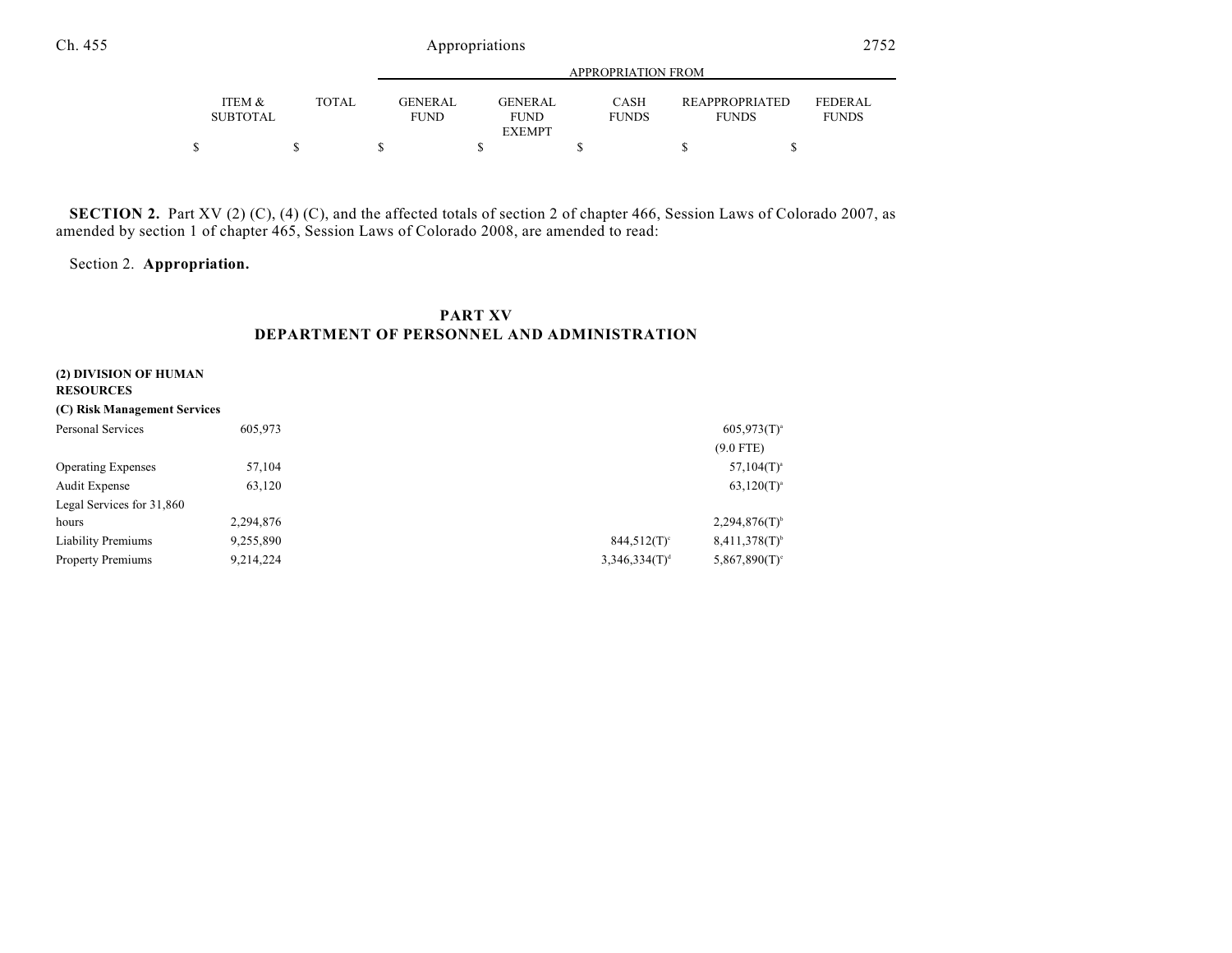| Workers' Compensation    |              |                  |                               |
|--------------------------|--------------|------------------|-------------------------------|
| Premiums                 | 29,807,598   | $3,131,042(T)^f$ | $26,676,556$ (T) <sup>8</sup> |
|                          | 35,473,864   |                  | $32,342,822(T)^s$             |
| Indirect Cost Assessment | 137,080      |                  | $137,080(T)^{a}$              |
|                          | 51.435.865   |                  |                               |
|                          | 57, 102, 131 |                  |                               |

<sup>a</sup> These amounts shall be from the Risk Management Fund pursuant to Section 24-30-1510 (3), C.R.S., the Self-Insured Property Fund pursuant to Section 24-30-1510.5 (3), C.R.S., and the State Employee Workers' Compensation Account pursuant to Section 24-30-1510.7 (2), C.R.S.

<sup>b</sup> These amounts shall be from appropriations to other state agencies for the Risk Management Fund created in Section 24-30-1510 (1), C.R.S. For informational purposes, moneys in this fund are continuously appropriated for purposes other than the direct and indirect administrative costs of operating the risk management system.

<sup>e</sup> This amount shall be from appropriations to enterprises within other state agencies for the Risk Management Fund created in Section 24-30-1510 (1), C.R.S. For informational purposes, moneys in this fund are continuously appropriated for purposes other than the direct and indirect administrative costs of operating the risk management system.

<sup>d</sup> This amount shall be from appropriations to enterprises within other state agencies for the Self-Insured Property Fund created in Section 24-30-1510.5 (1), C.R.S. For informational purposes, moneys in this fund are continuously appropriated for purposes other than the direct and indirect administrative costs of operating the risk management system.

<sup>e</sup> This amount shall be from appropriations to other state agencies for the Self-Insured Property Fund created pursuant to Section 24-30-1510.5 (1), C.R.S. For informational purposes, moneys in this fund are continuously appropriated for purposes other than the direct and indirect administrative costs of operating the risk management system.

<sup>f</sup> This amount shall be from appropriations to enterprises within other state agencies for the State Employee Workers' Compensation Account created in Section 24-30-1510.7 (1), C.R.S.

<sup>8</sup> This amount shall be from appropriations to other state agencies for the State Employee Workers' Compensation Account created in Section 24-30-1510.7 (1), C.R.S.

> 56,035,954 61,702,220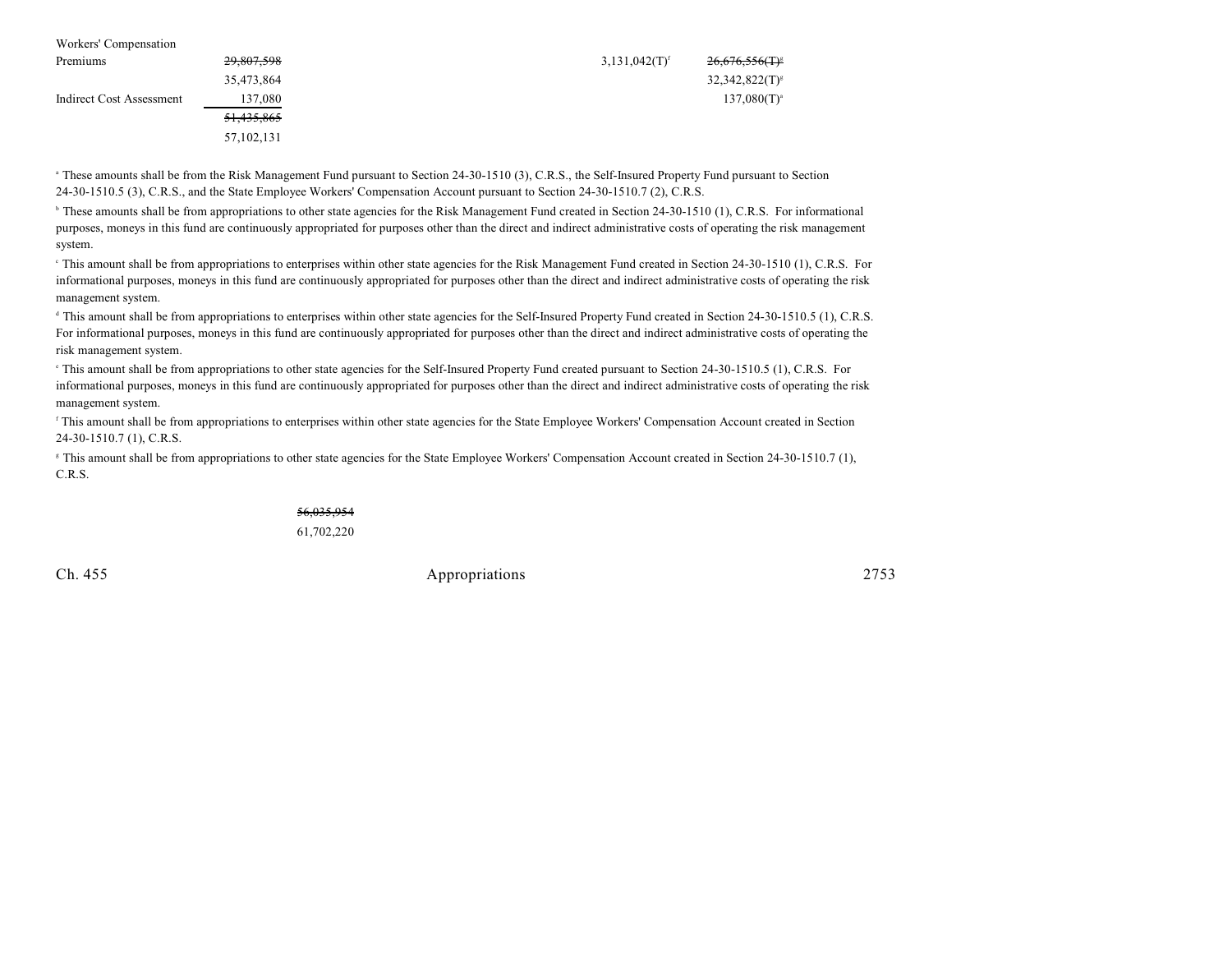|                           |              |                               | APPROPRIATION FROM     |                             |                                       |                                |  |  |
|---------------------------|--------------|-------------------------------|------------------------|-----------------------------|---------------------------------------|--------------------------------|--|--|
| ITEM &<br><b>SUBTOTAL</b> | <b>TOTAL</b> | <b>GENERAL</b><br><b>FUND</b> | GENERAL<br><b>FUND</b> | <b>CASH</b><br><b>FUNDS</b> | <b>REAPPROPRIATED</b><br><b>FUNDS</b> | <b>FEDERAL</b><br><b>FUNDS</b> |  |  |
|                           |              |                               | <b>EXEMPT</b>          |                             |                                       |                                |  |  |
|                           |              |                               |                        |                             |                                       |                                |  |  |

### **(4) CENTRAL SERVICES**

#### **(C) Fleet Management Program and Motor Pool Services**

| Personal Services               | 812,043                 |  |                             |                               |
|---------------------------------|-------------------------|--|-----------------------------|-------------------------------|
|                                 | $(16.3$ FTE)            |  |                             |                               |
| <b>Operating Expenses</b>       | 20,922,033              |  |                             |                               |
|                                 | 22,797,754              |  |                             |                               |
| Vehicle Replacement Lease,      |                         |  |                             |                               |
| Purchase or Lease/Purchase      | 14,370,521 <sup>a</sup> |  |                             |                               |
| <b>Indirect Cost Assessment</b> | 430,448                 |  |                             |                               |
|                                 | 36,535,045              |  | $1,948,015(T)$ <sup>b</sup> | $34,587,030$ (T) <sup>c</sup> |
|                                 | 38,410,766              |  |                             | $36,462,751(T)$ <sup>c</sup>  |

<sup>a</sup> Pursuant to Section 24-82-801 (2), C.R.S., the Department of Personnel and Administration is authorized to enter into a lease-purchase agreement for the approved FY 2007-08 vehicle replacements and additions. The lease-purchase agreement shall be for a period of up to eight TEN years and shall not exceed an amount over \$17,000,000.

<sup>h</sup> This amount shall be from user fees from enterprises within other state agencies deposited in the Motor Fleet Management Fund pursuant to Section 24-30-1115, C.R.S. Of this amount, it is estimated that \$1,699,042 shall be from the Division of Wildlife, \$188,331 shall be from user fees from the Colorado State Lottery, and \$60,642 shall be from the Department of Corrections.

<sup>e</sup> This amount shall be from user fees from other agencies deposited in the Motor Fleet Management Fund pursuant to Section 24-30-1115, C.R.S.

63,667,362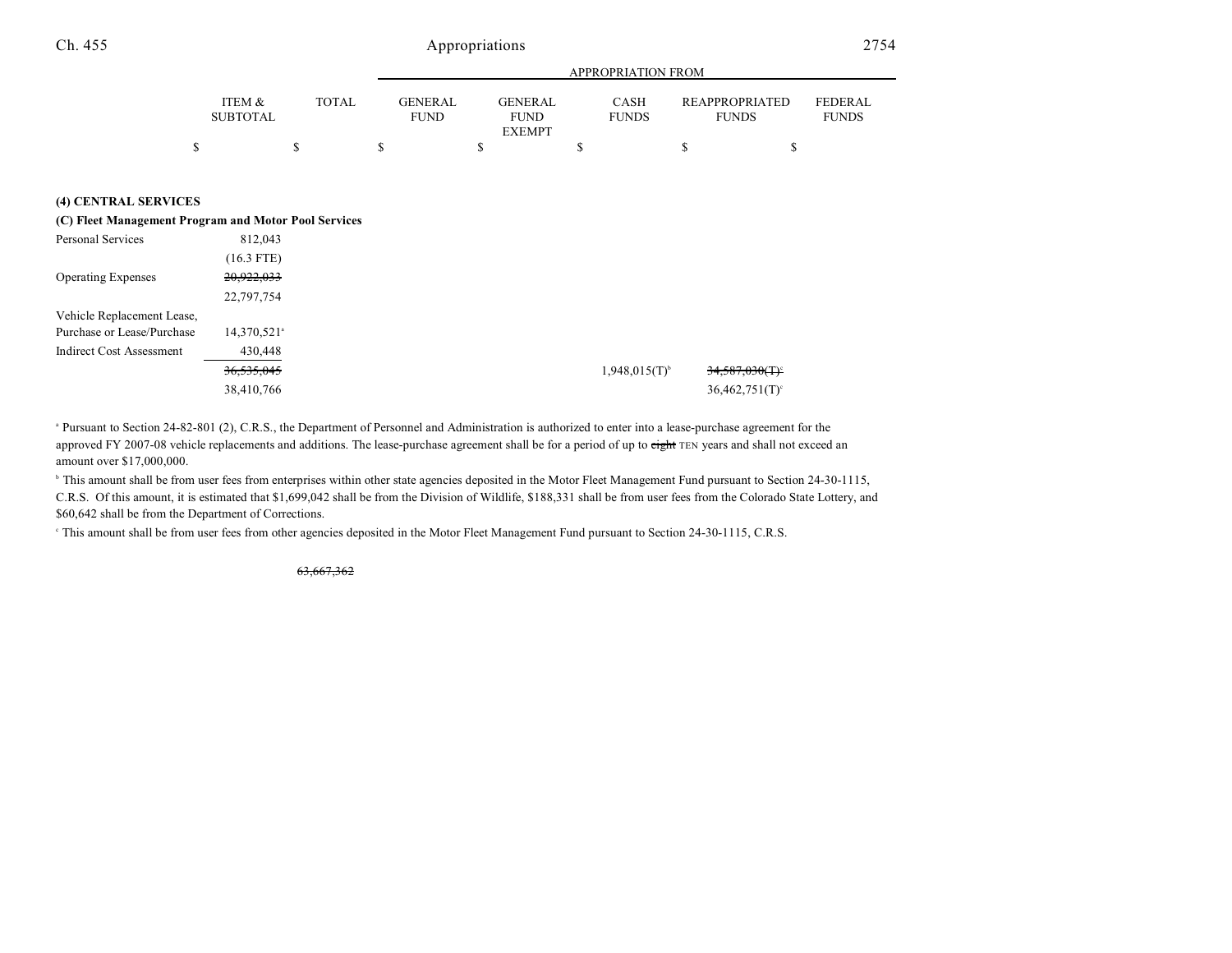|                       | 65,543,083               |              |                            |                             |         |
|-----------------------|--------------------------|--------------|----------------------------|-----------------------------|---------|
| <b>TOTALS PART XV</b> |                          |              |                            |                             |         |
| $(PERSONNEL)^{4,5}$   | <del>\$181,094,943</del> | \$10,757,094 | $$14,676,758$ <sup>*</sup> | \$155,540,091°              | 121,000 |
|                       | \$188,636,930            |              |                            | $$163,082,078$ <sup>a</sup> |         |

 $^{\circ}$  Of these amounts,  $$162,687,797$  \$170,229,744 contains a (T) notation.